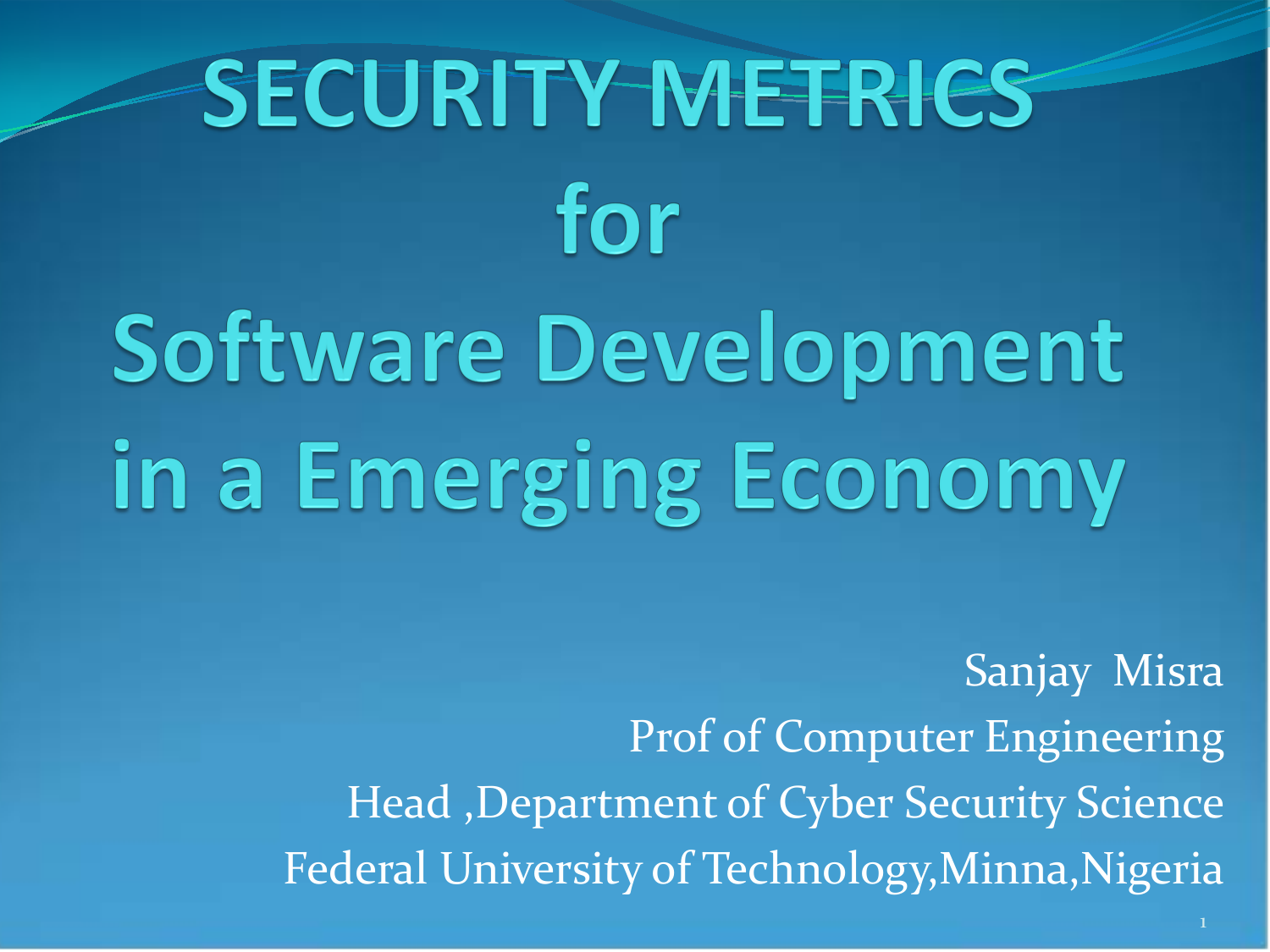#### **A Main Challenge to Cyber Security Science**

"A major difference between a "well developed" science such as physics and some of the less "well-developed" sciences such as psychology or sociology is the degree to which things are measured."

: Fred S. Roberts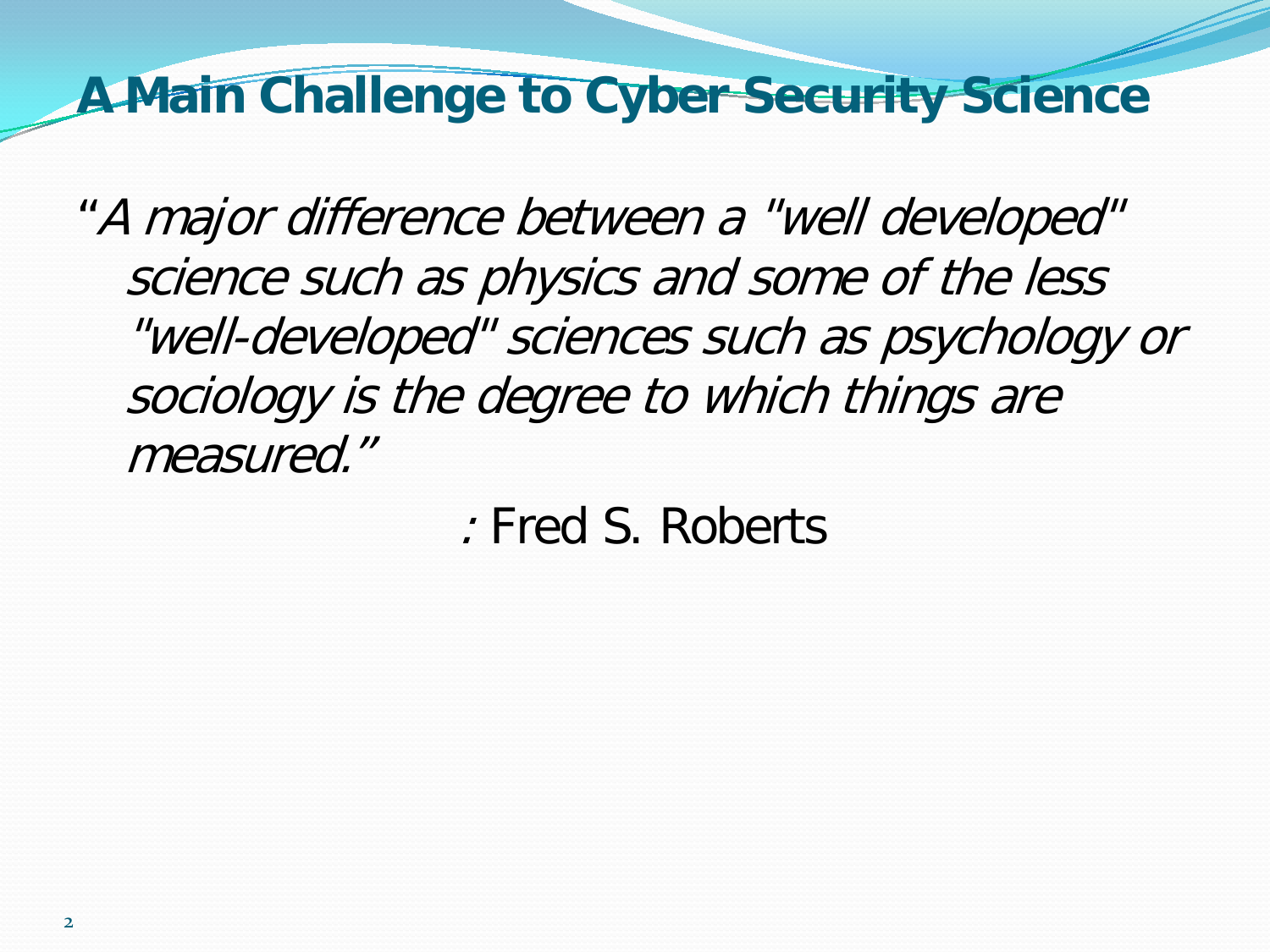#### **Metrics Defined**

- The National Institute of Standards and Technology (NIST) define metrics as tools designed to facilitate decisionmaking and improve performance and accountability through collection, analysis, and reporting of relevant performance-related data.
- Metrics are simply a standard or system of measurement.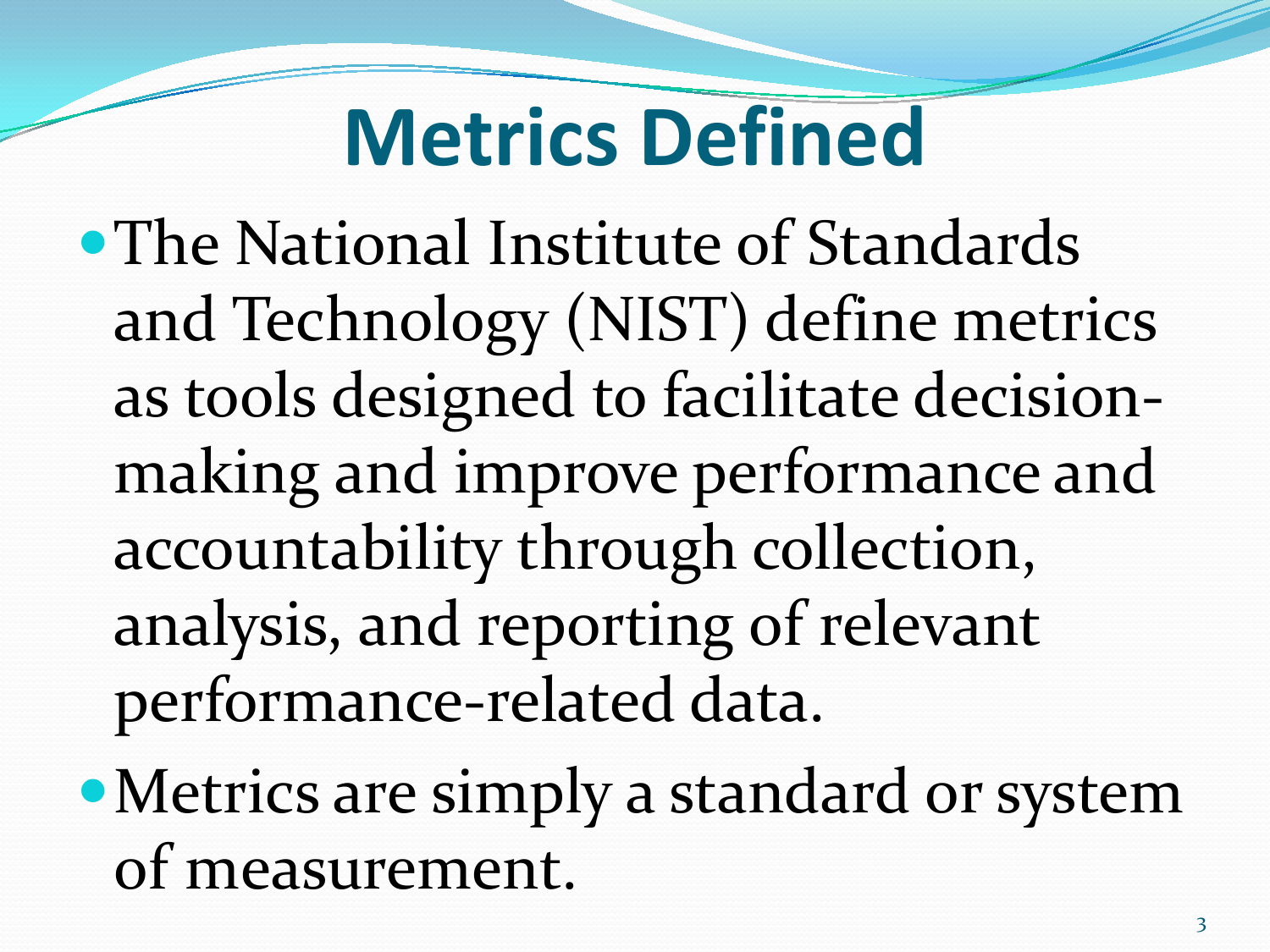#### **Security Metrics Defined**

- Therefore, security metrics is a standard for measuring security
- Security metrics has become a standard term when referring to security level, security performance, security indicators or security strength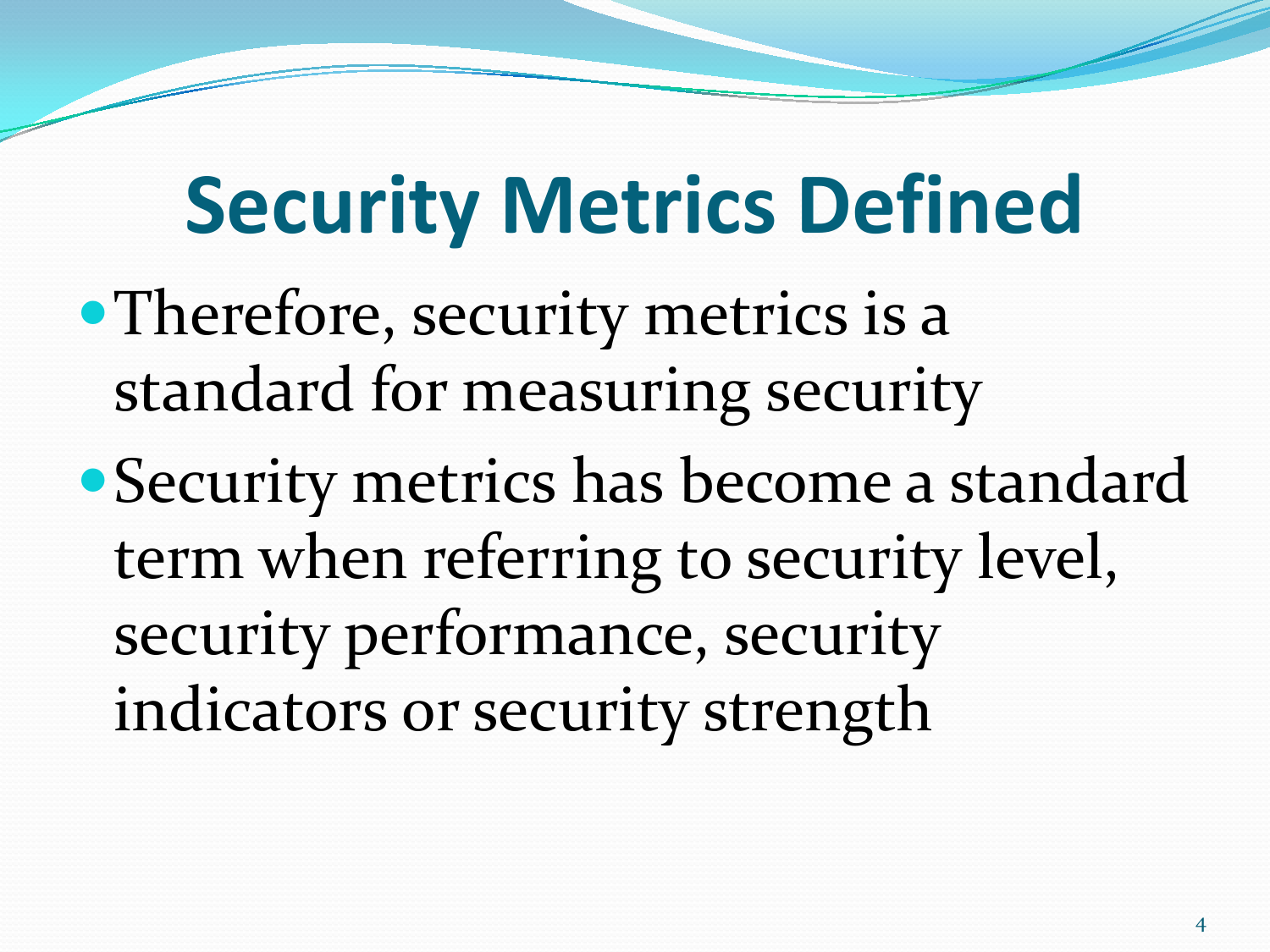### **Why Security Metrics?**

- Capability Maturity Model for Software Engineering used to measure quality fails to address security issues
- Consequently, security flaws are identified only at the later stages of the application lifecycle
- And thus much greater cost to fix and high maintenance cost
- With the Emerging ICT-based Economy, there is greater need for Security Metrics fully Integrated into Software Developmental Stages for Secured Deliverables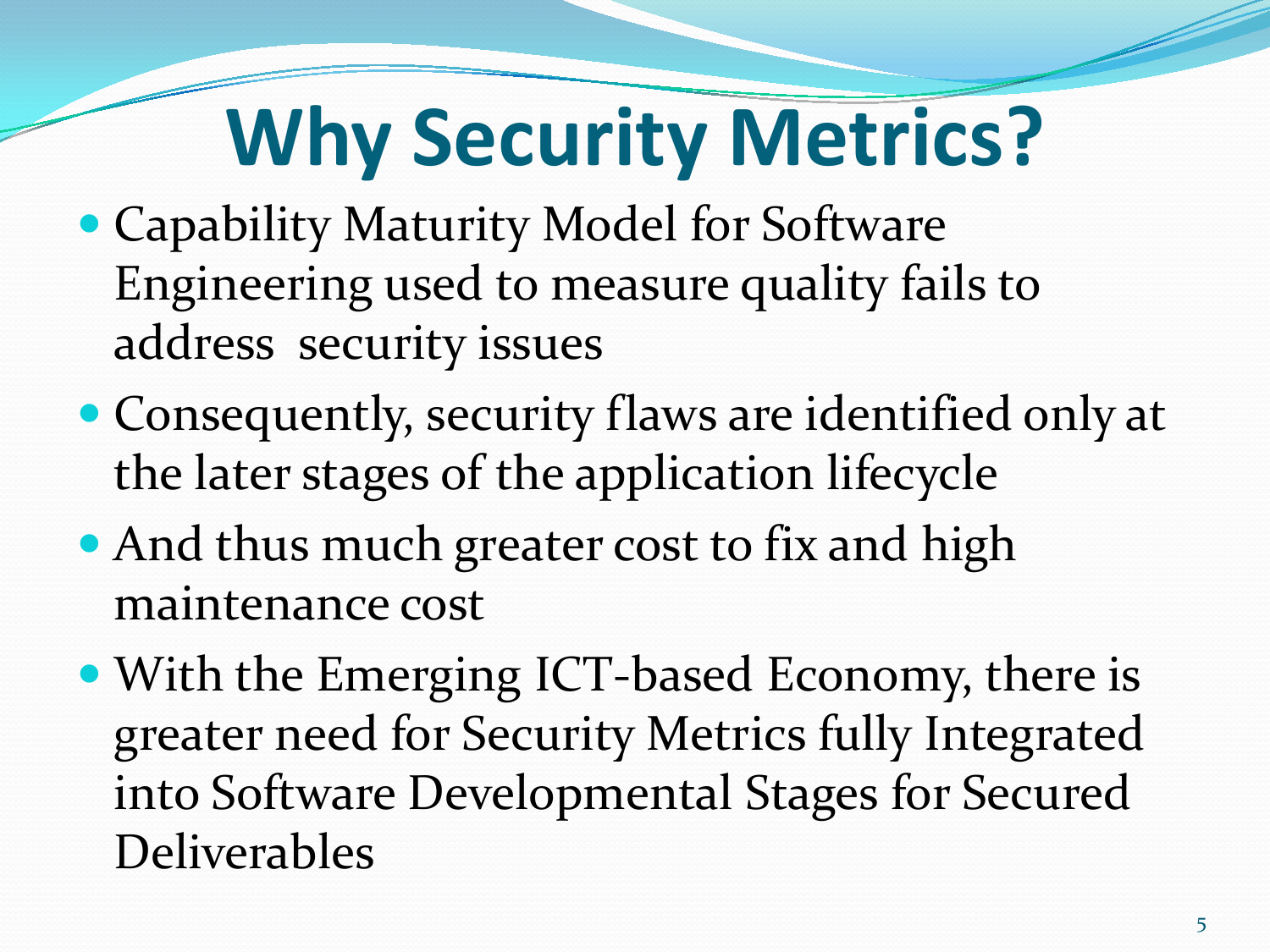### **Security Metrics Benefits**

- The benefits involves:
- risk management,
- software security assurance,
- security testing,
- security performance,
- adaptive security monitoring and
- **intrusion detection and prevention**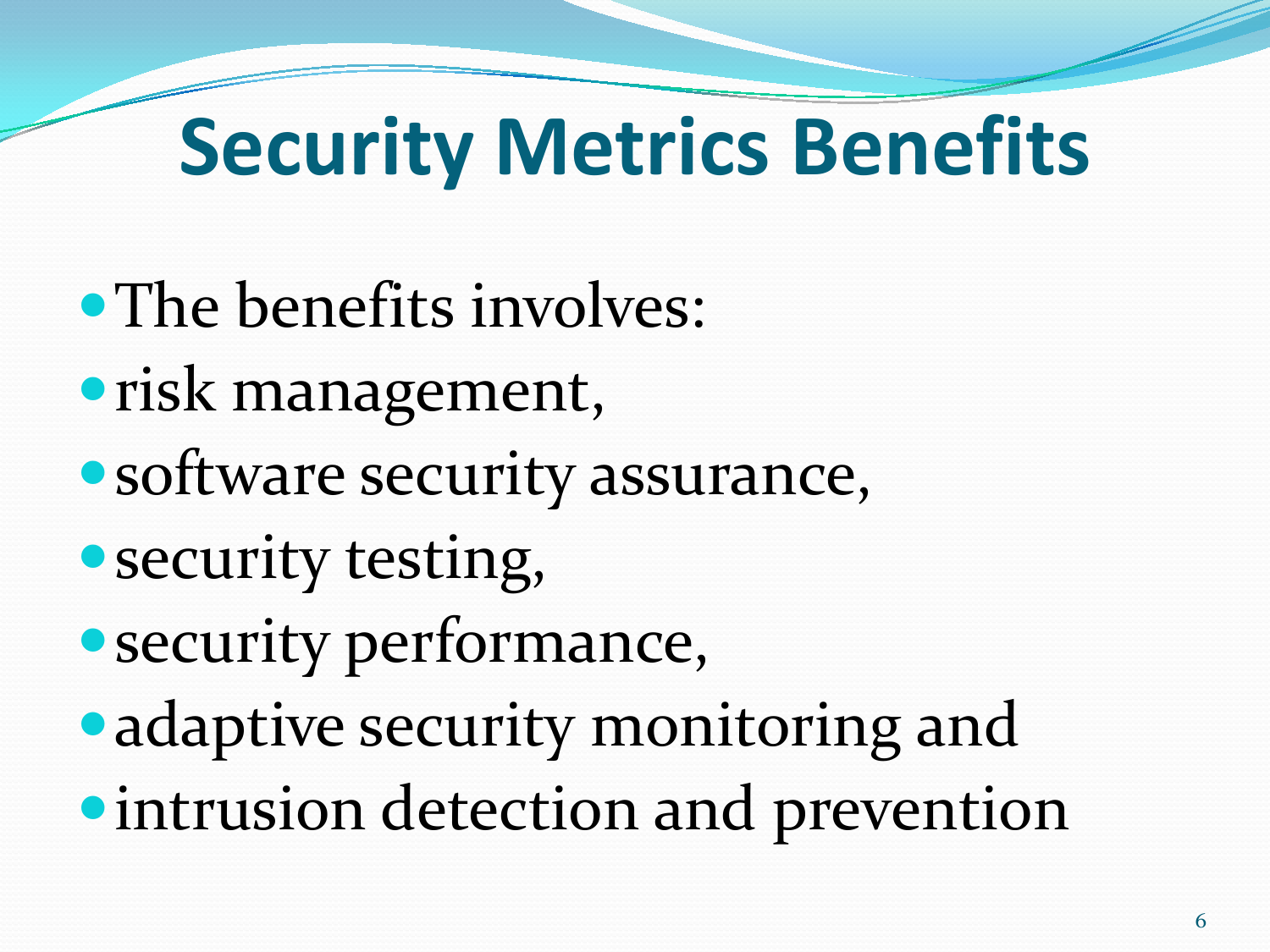### **Categories of Security Metrics**

- **Strategic support** :- Decision making, such as program planning, resource allocation, and product and service selection.
- **Quality assurance** :- Elimination of vulnerabilities, particularly during code production
- **Tactical oversight** :- Monitoring and reporting of the security status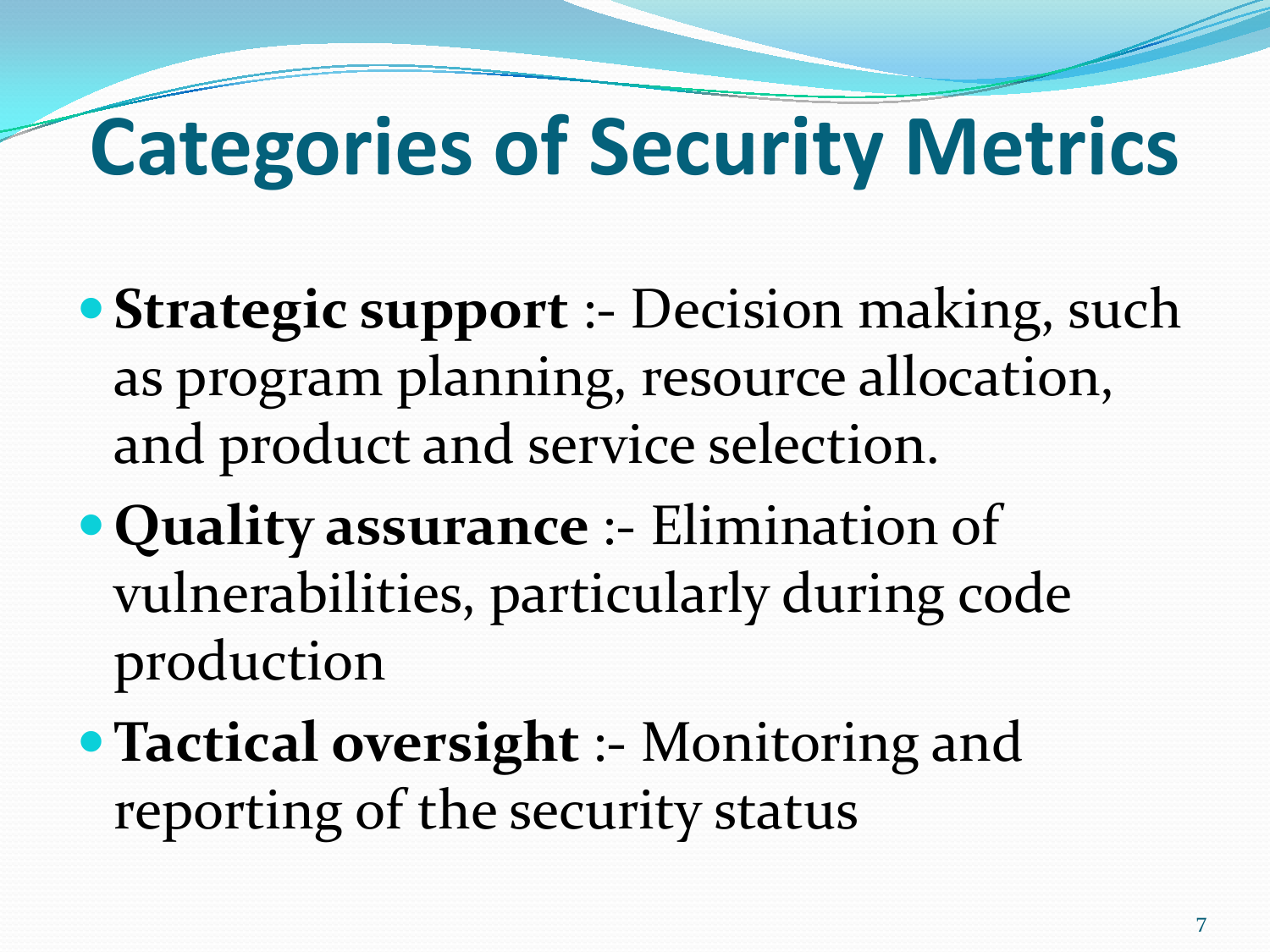#### **Aspects of Security Measurement**

- Correctness and Effectiveness
- Leading Versus Lagging Indicators
- Organizational Security Objectives
- Qualitative and Quantitative Properties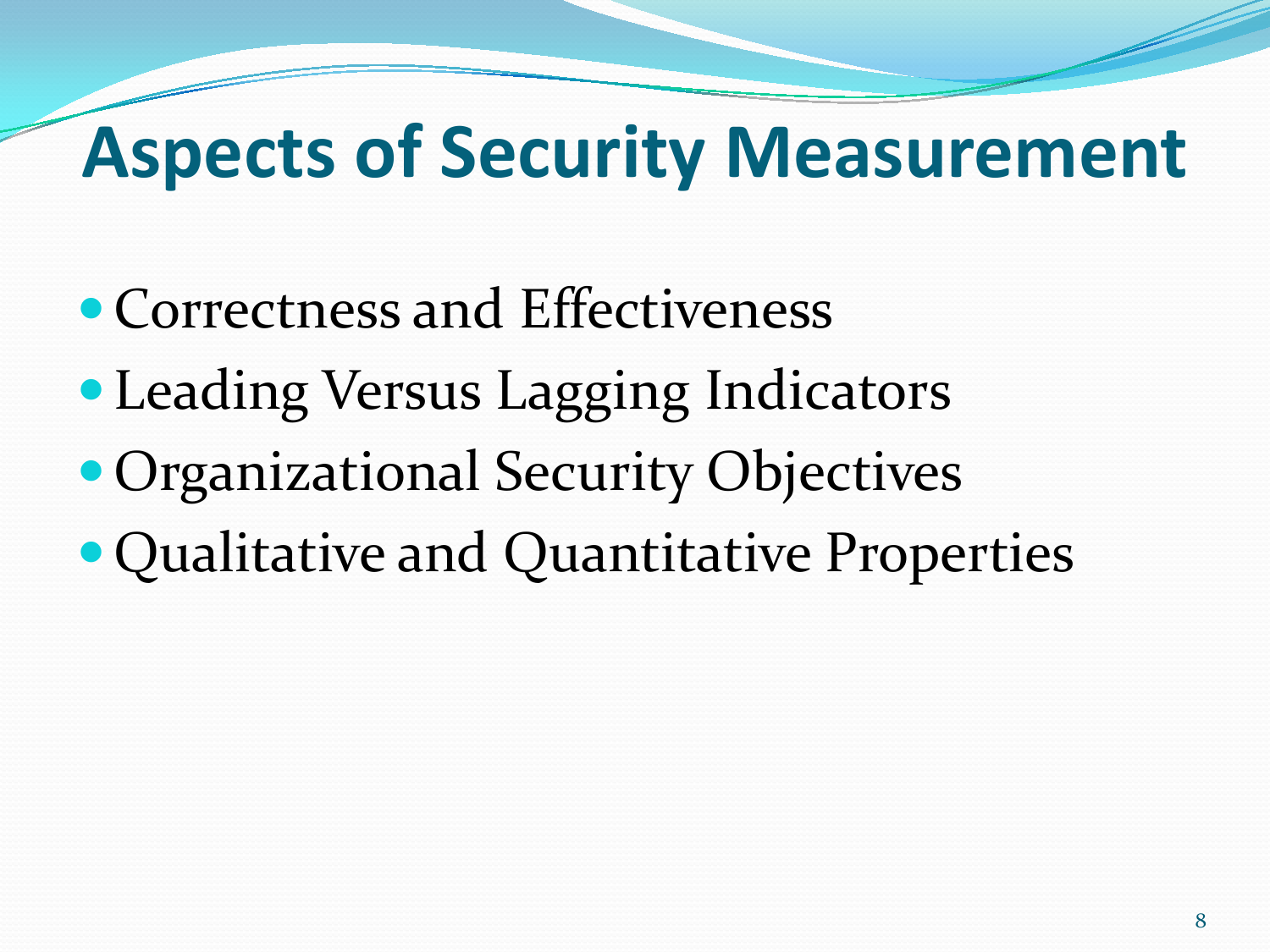#### **Secure Software means**

- *Secure software cannot be intentionally subverted or forced to fail.*
- **It remains correct and predictable** *in spite of intentional efforts to compromise that dependability.*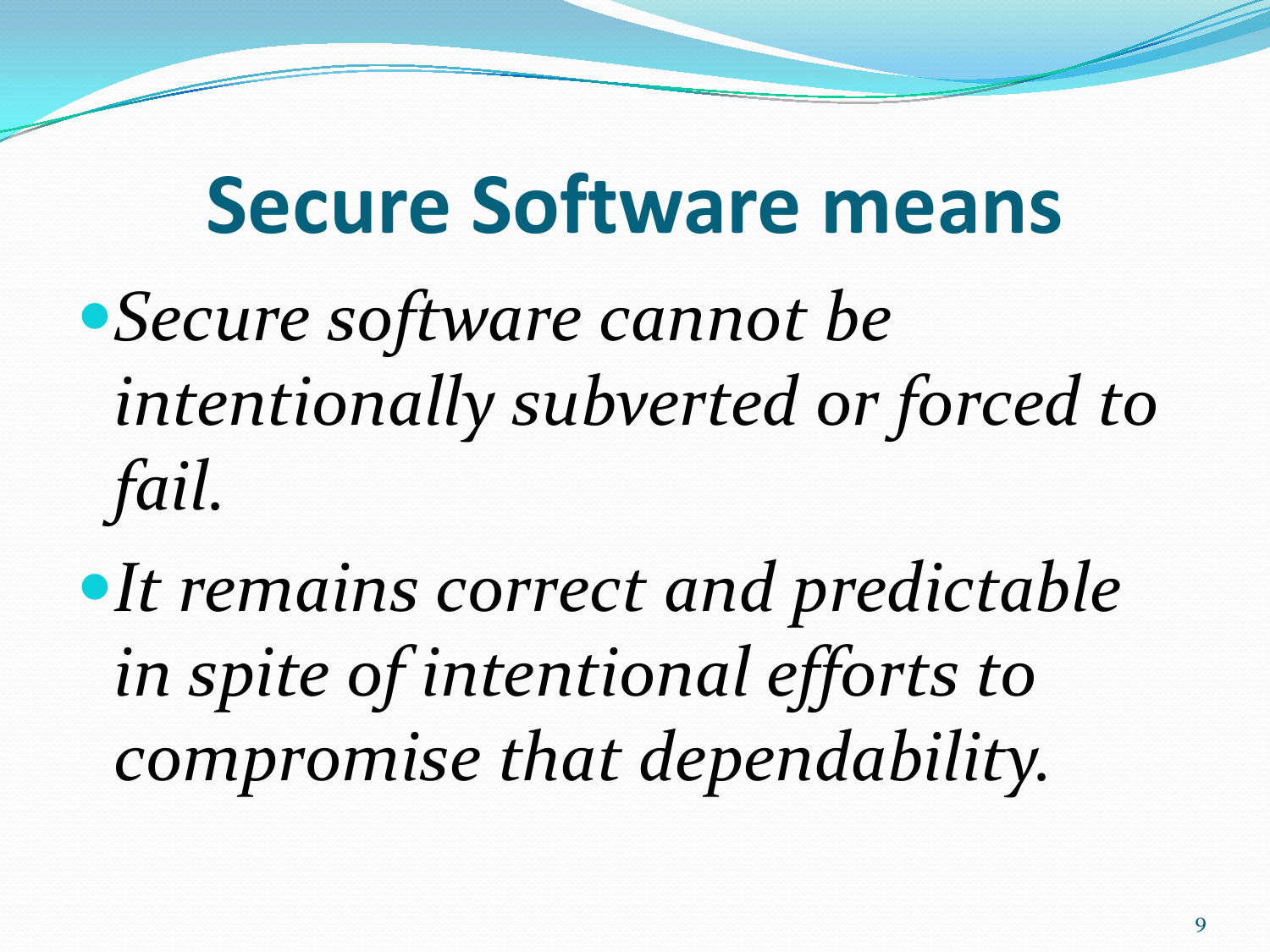#### **Secure Software means…**

*Continue operating correctly in the presence of most attacks Isolate, contain, and limit the damage resulting from any failures*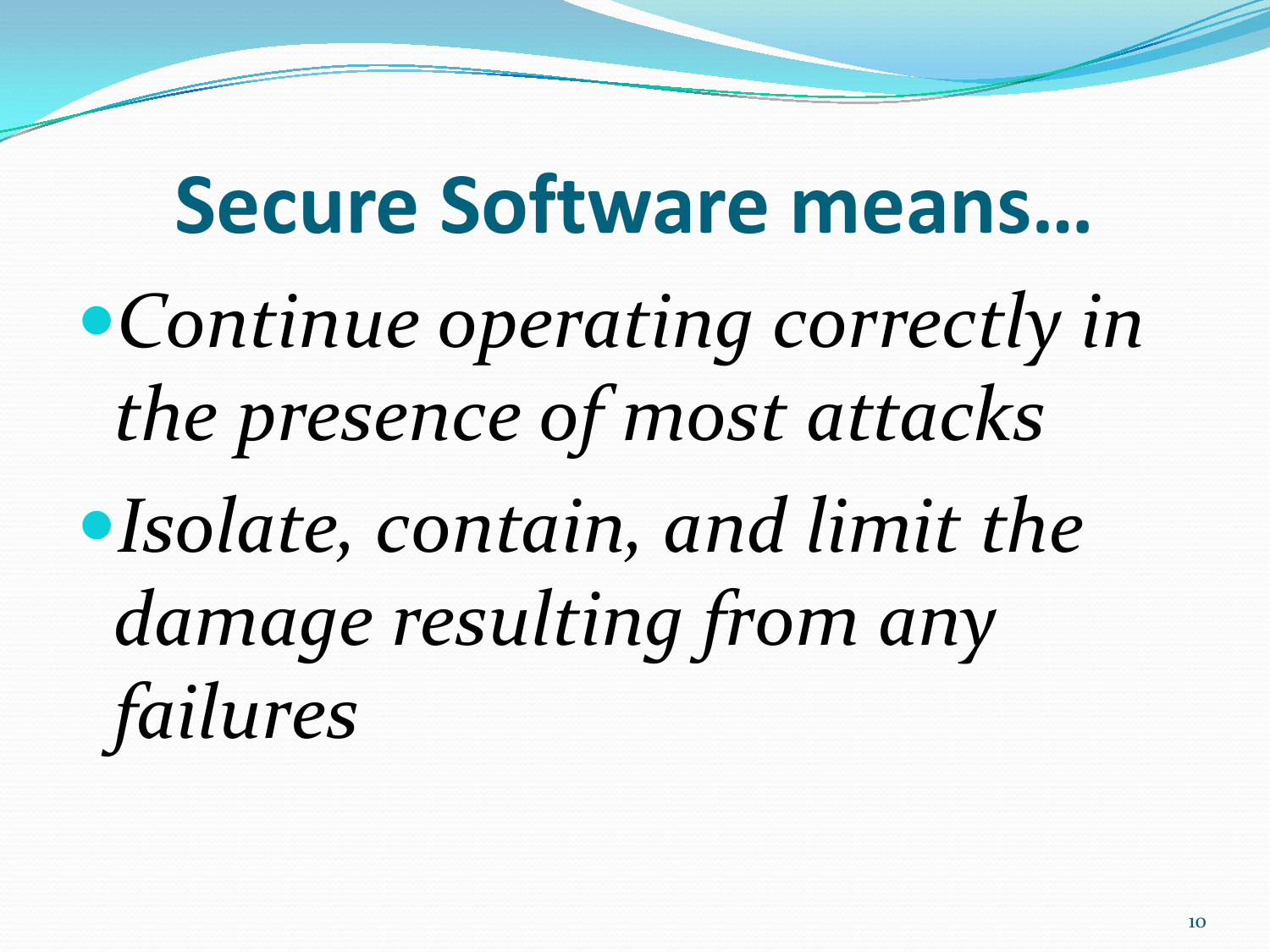### **Attributes of Secure Software**

- *Exploitable faults and other weaknesses are avoided*
- *The likelihood is greatly reduced or eliminated that malicious developers can intentionally implant exploitable faults and weaknesses or malicious logic into the software.*
- *Attack-resistant or attack-tolerant, and attackresilient.*
- *The interactions among components within the software-intensive system, and between the system and external entities, do not contain exploitable weaknesses.*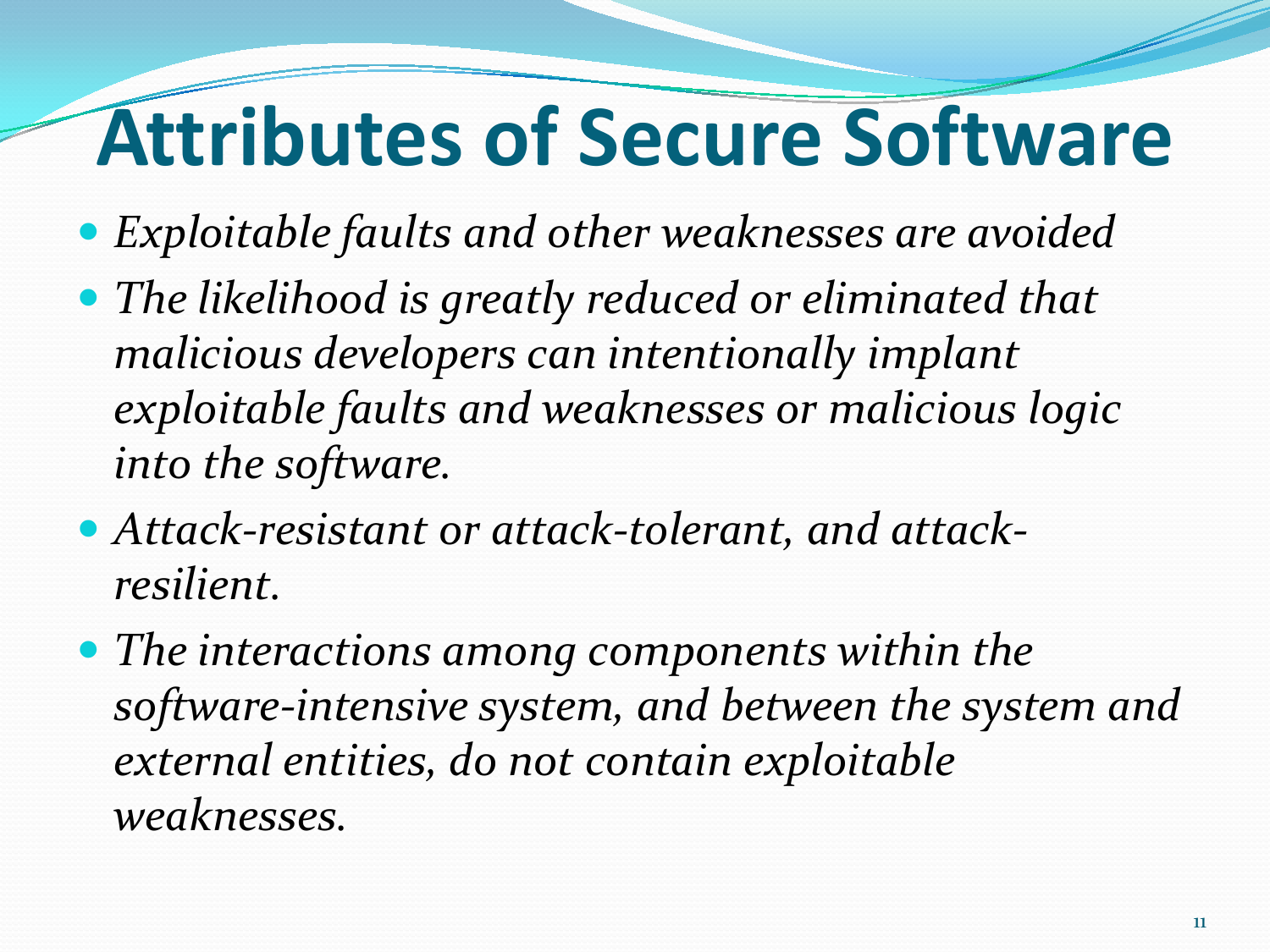#### **Metrics Vs Measurement**

#### **Measurement Metrics**

- Measurements provide single-point-in-time views of specific, discrete factors
- Measurements are generated by counting
- Measurements are objective raw data

- Metrics are derived by comparing to a predetermined baseline two or more measurements taken over time
- Metrics are generated from analysis
- Metrics are either objective or subjective human interpretations of those data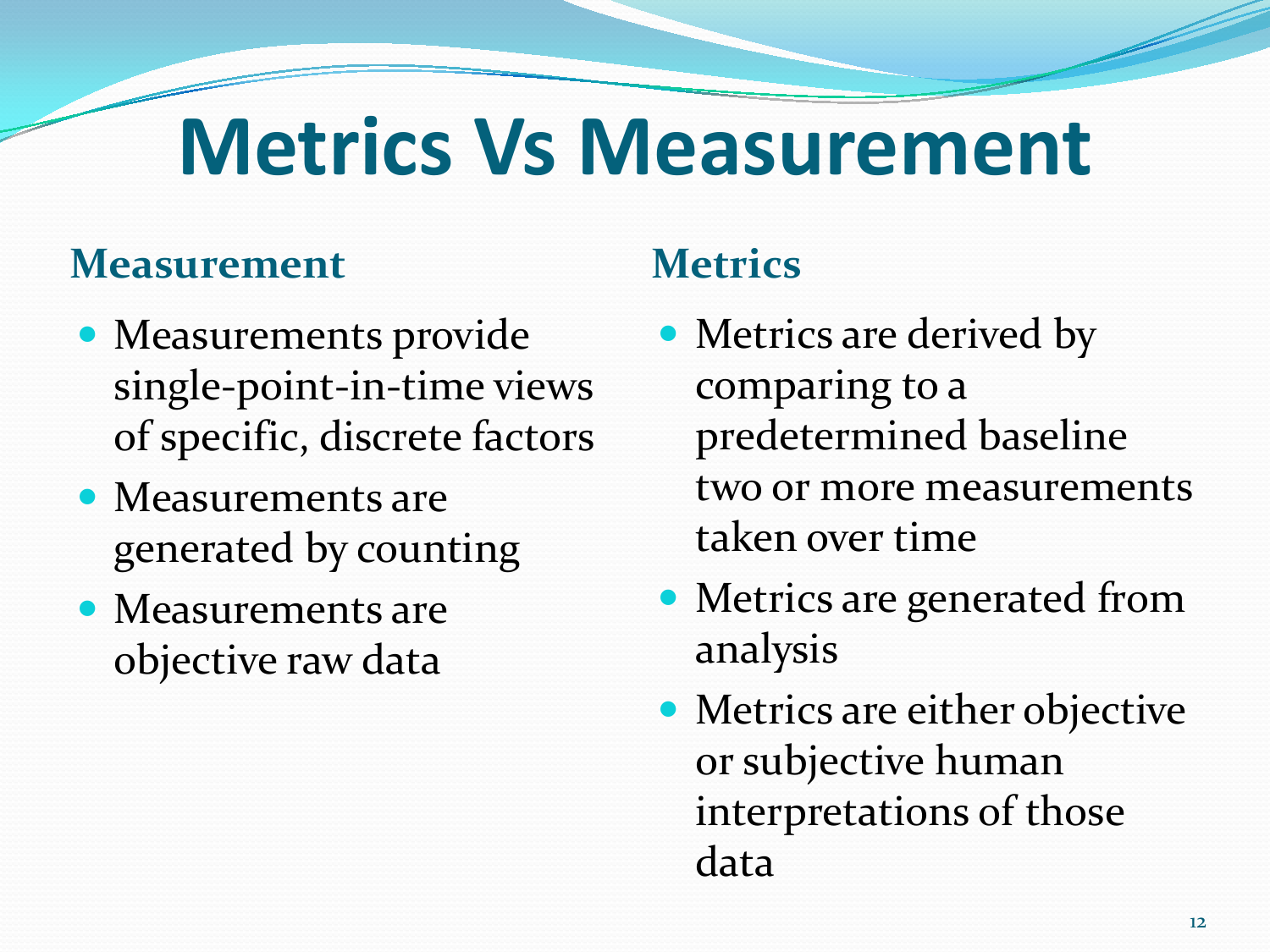### **GOOD METRICS**

- Good metrics are those that are SMART, i.e.
- Specific,
- Measurable,
- Attainable,
- Repeatable,
- Time-dependent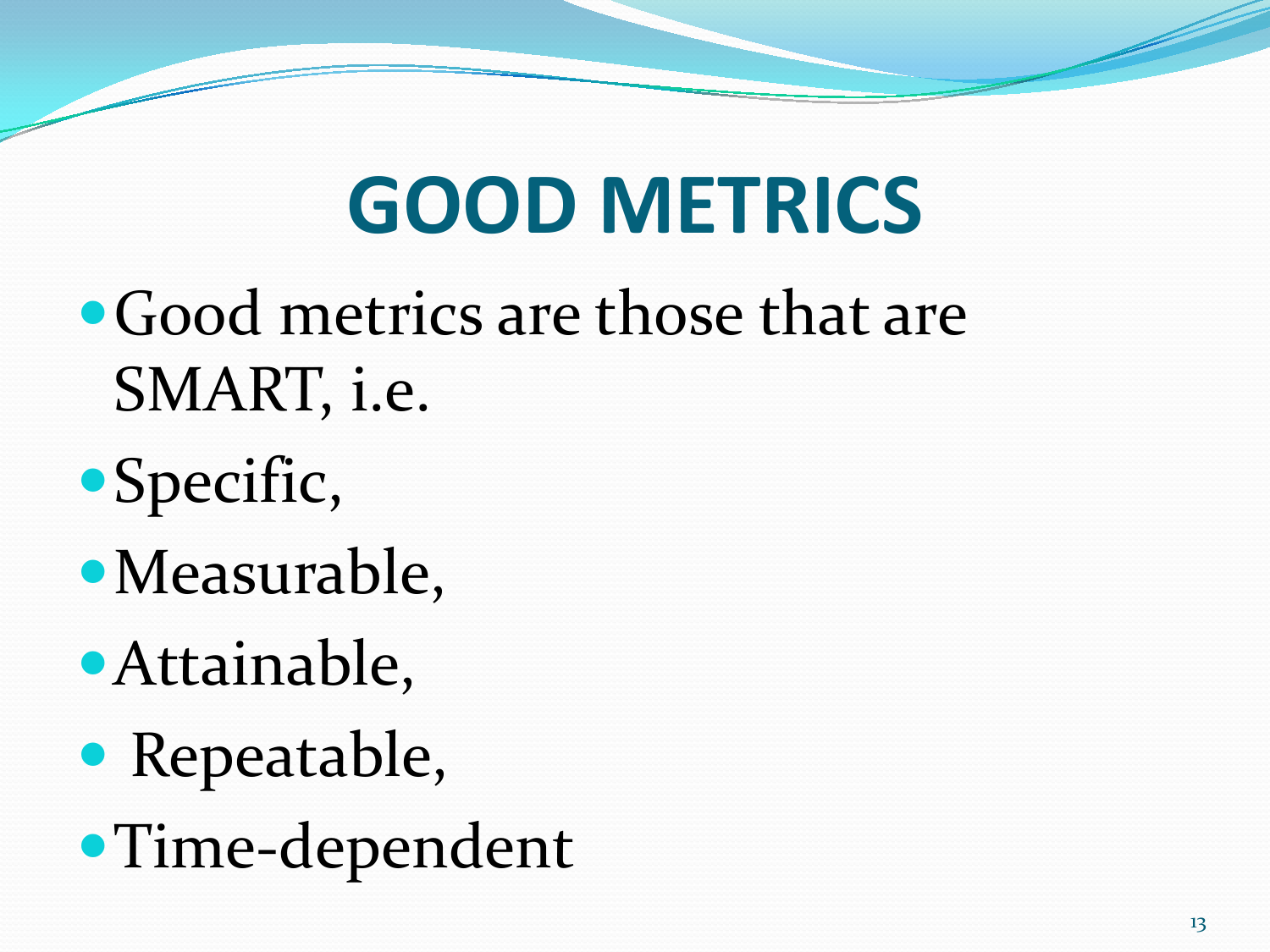#### Metric Types/examples

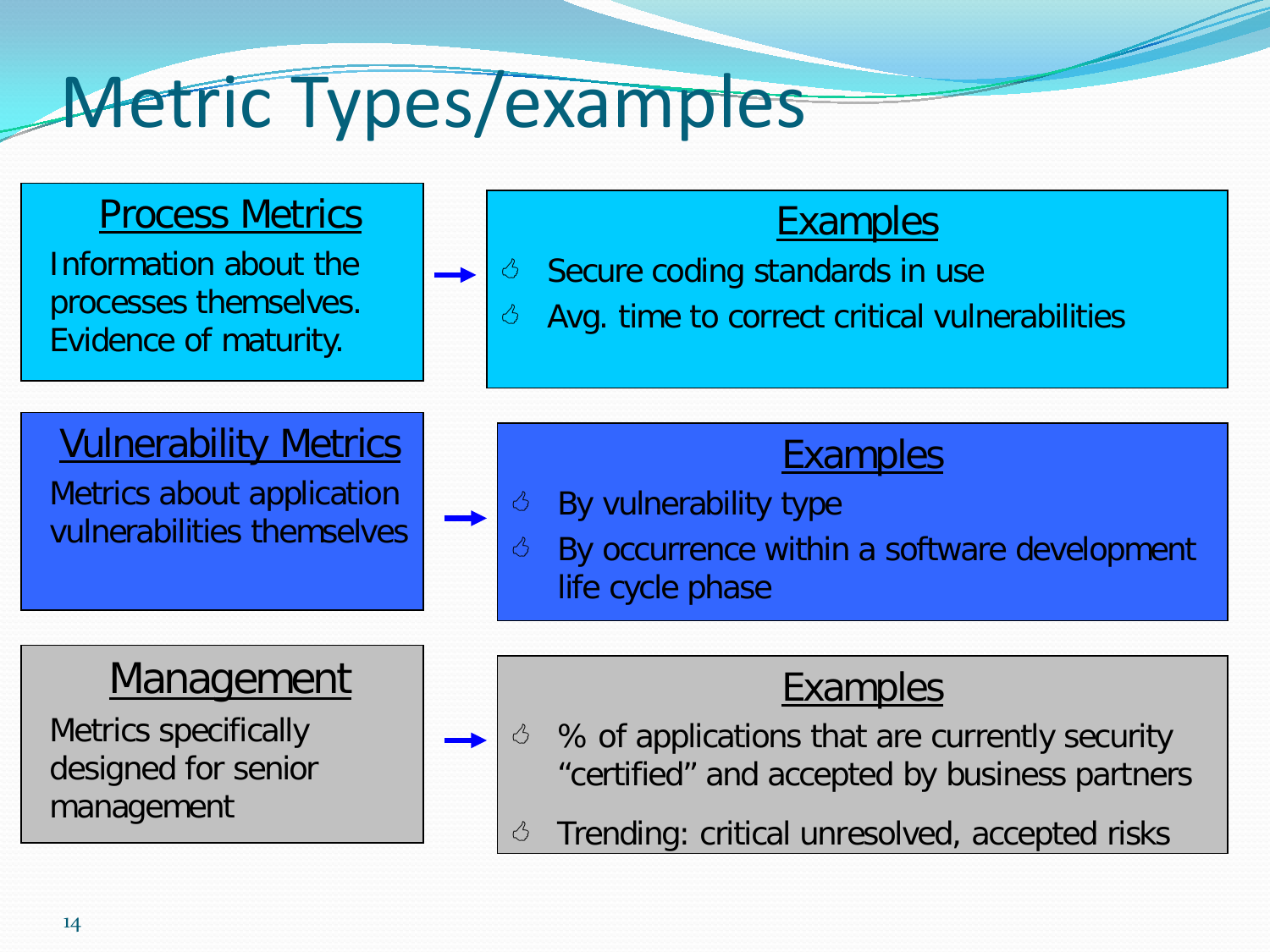#### **Examples of Application Security Metrics**

#### **Process Metrics**

- $\circ$  Is a SDL Process used? Are security gates enforced?
- $\circ$  Secure application development standards and testing criteria?
- $\circ$  Security status of a new application at delivery (e.g., % compliance with organizational security standards and application system requirements).
- $\triangle$  Existence of developer support website (FAQ's, Code Fixes, lessons learned, etc.)?
- $\triangle$  % of developers trained, using organizational security best practice technology, architecture and processes

#### **Management Metrics**

- $\triangle$  % of applications rated "business-critical" that have been tested.
- $\triangle$  % of applications which business partners, clients, regulators require be "certified".
- $\triangle$  Average time to correct vulnerabilities (trending).
- $\circ$  % of flaws by lifecycle phase.
- $\triangle$  % of applications using centralized security services.
- $\circ$  Business impact of critical security incidents.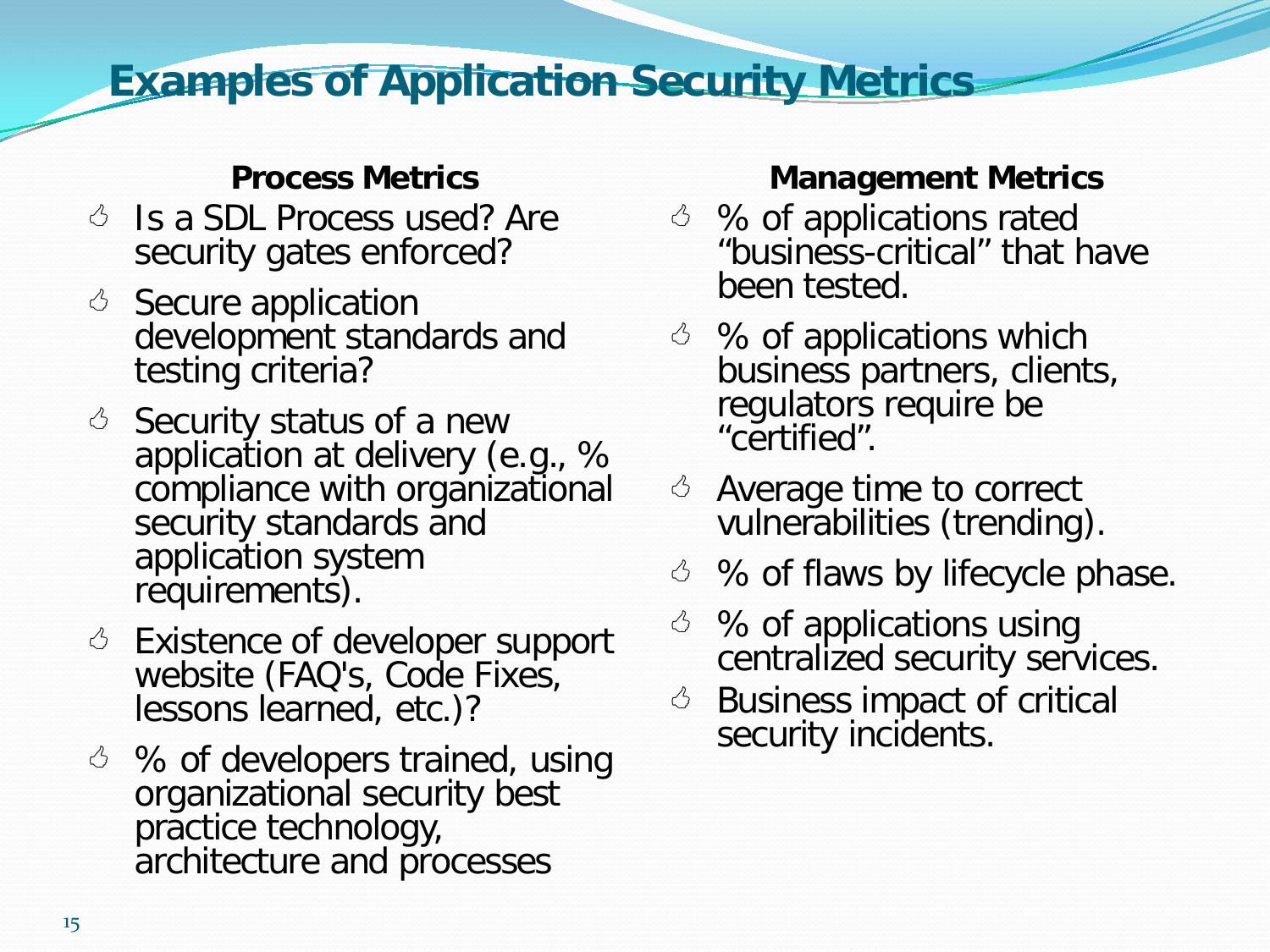#### Examples of Application Security Metrics

#### Vulnerability Metrics

- Number and criticality of vulnerabilities found.
- Most commonly found vulnerabilities.
- Reported defect rates based on security testing (per developer/team, per application)
- Root cause of "Vulnerability Recidivism".
- % of code that is re-used from other products/projects\*
- $\bullet$  % of code that is third party (e.g., libraries)\*
- Results of source code analysis\*\*:
	- Vulnerability severity by project, by organization
	- Vulnerabilities by category by project, by organization
	- Vulnerability +/- over time by project
	- % of flaws by lifecycle phase (based on when testing occurs)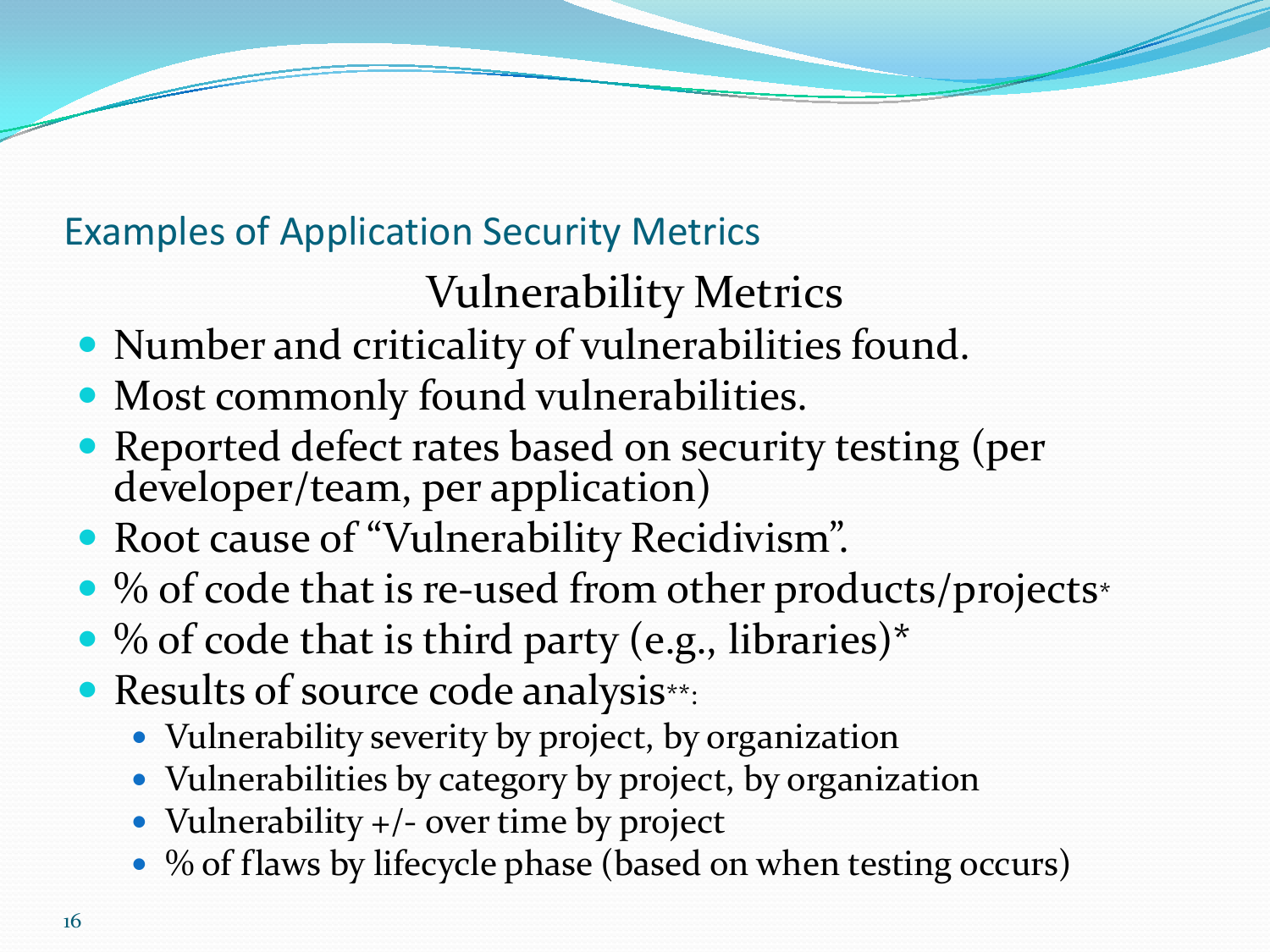#### **Value of Security Metrics**

- Accepted Management principle says that an activity cannot be managed if it cannot be measured.
- Metrics can be an effective tool for security managers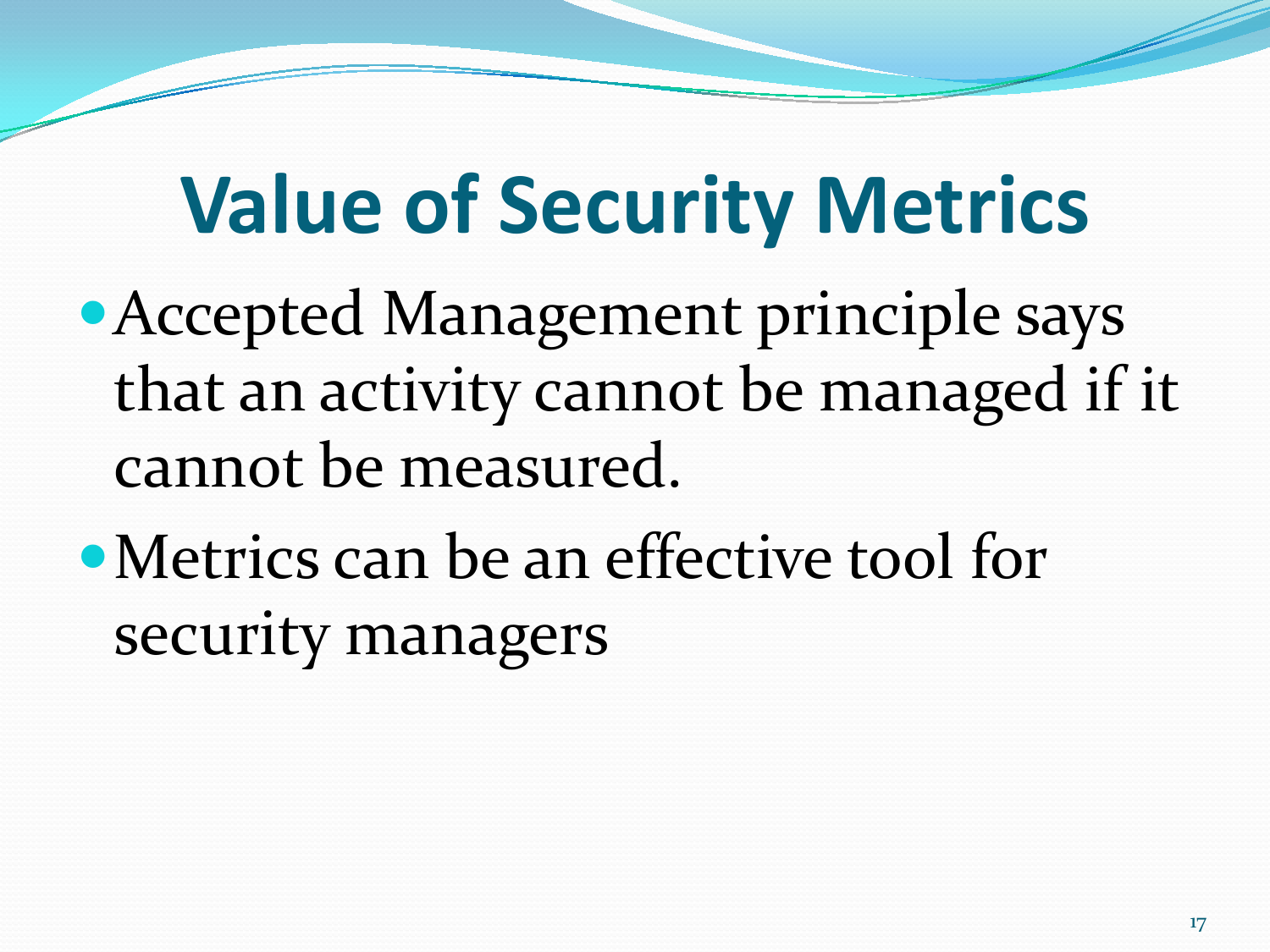### **Security Managers…**

- Security managers can use metrics to
- discern the effectiveness of various components of their security programs,
- the security of a specific system,
- product or process,
- and the ability of staff or departments within an organization to address security issues for which they are responsible.
- identify the level of risk in not taking a given action, and in that way provide guidance in prioritizing corrective actions.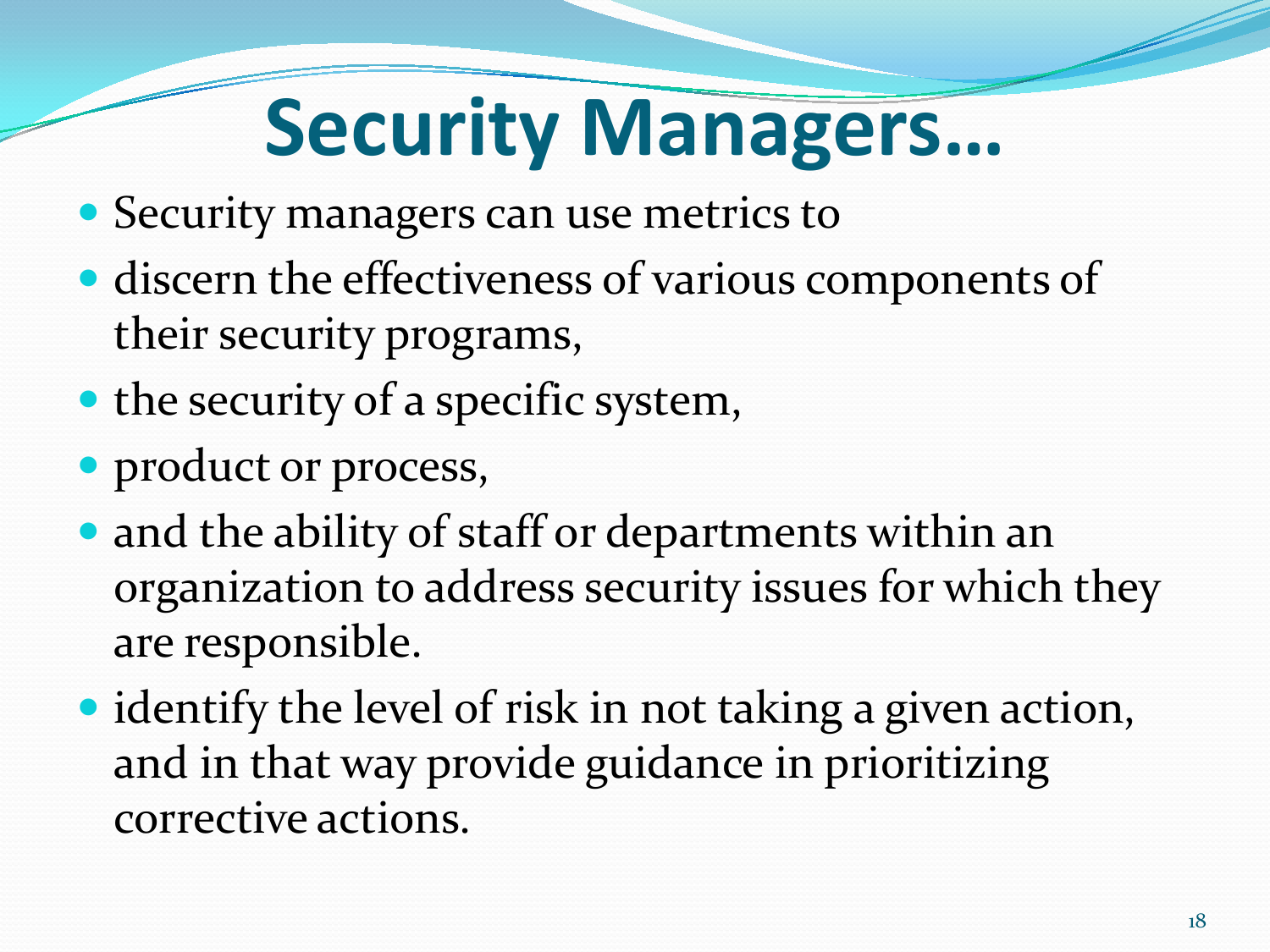#### **Security Managers…**

- to raise the level of security awareness within the organization
- With knowledge gained through metrics, security managers can better answer hard questions from their executives and others, such as:
- Are we more secure today than we were before?
- How do we compare to others in this regard?
- Are we secure enough?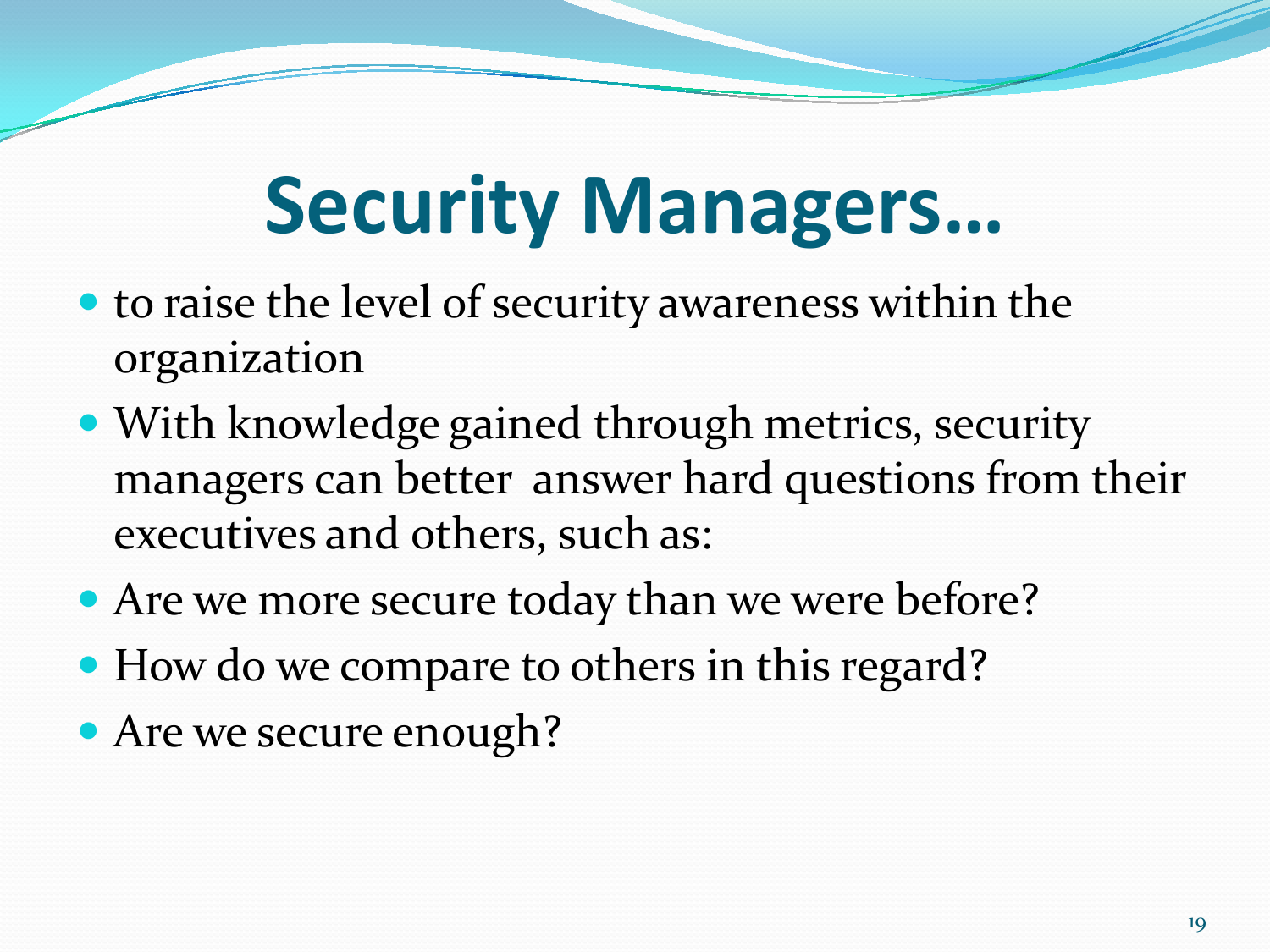### **Security Metrics Development**

- Define the metrics program goal(s) and objectives
- Decide which metrics to generate
- Develop strategies for generating the metrics
- Establish benchmarks and targets
- Determine how the metrics will be reported
- Create an action plan and act on it, and
- Establish a formal program review/refinement cycle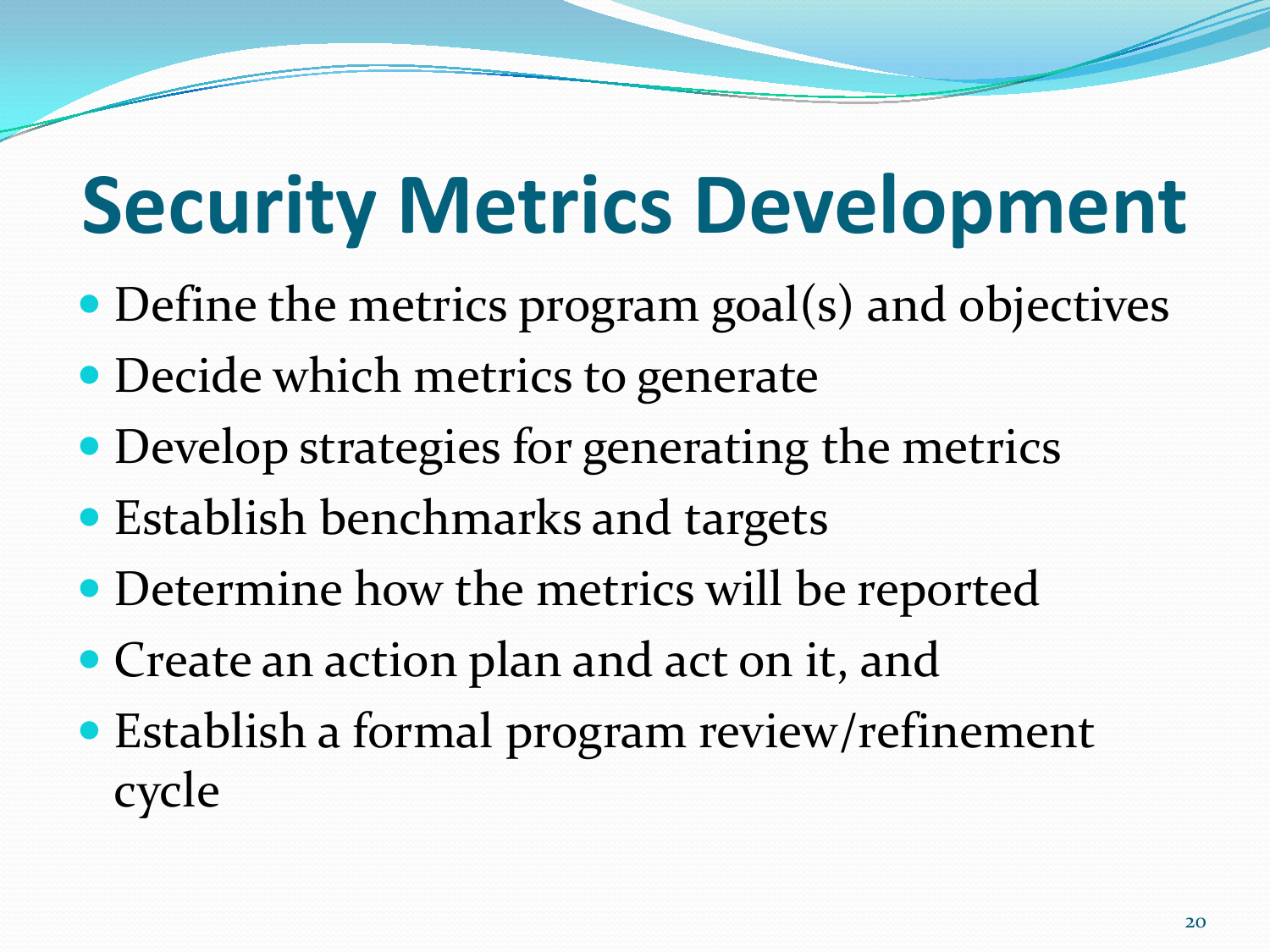#### **Security-aware Software Industry**

- For the software industry, the key to meeting demand for improved security, is to implement repeatable processes that reliably deliver measurably improved security
- Thus, there must be a transition to a more stringent software development process that greatly focuses on security
- Goal: minimize the number of security vulnerabilities in design, implementation, and documentation
- Identify and remove vulnerabilities in the development lifecycle *as early as possible!!!*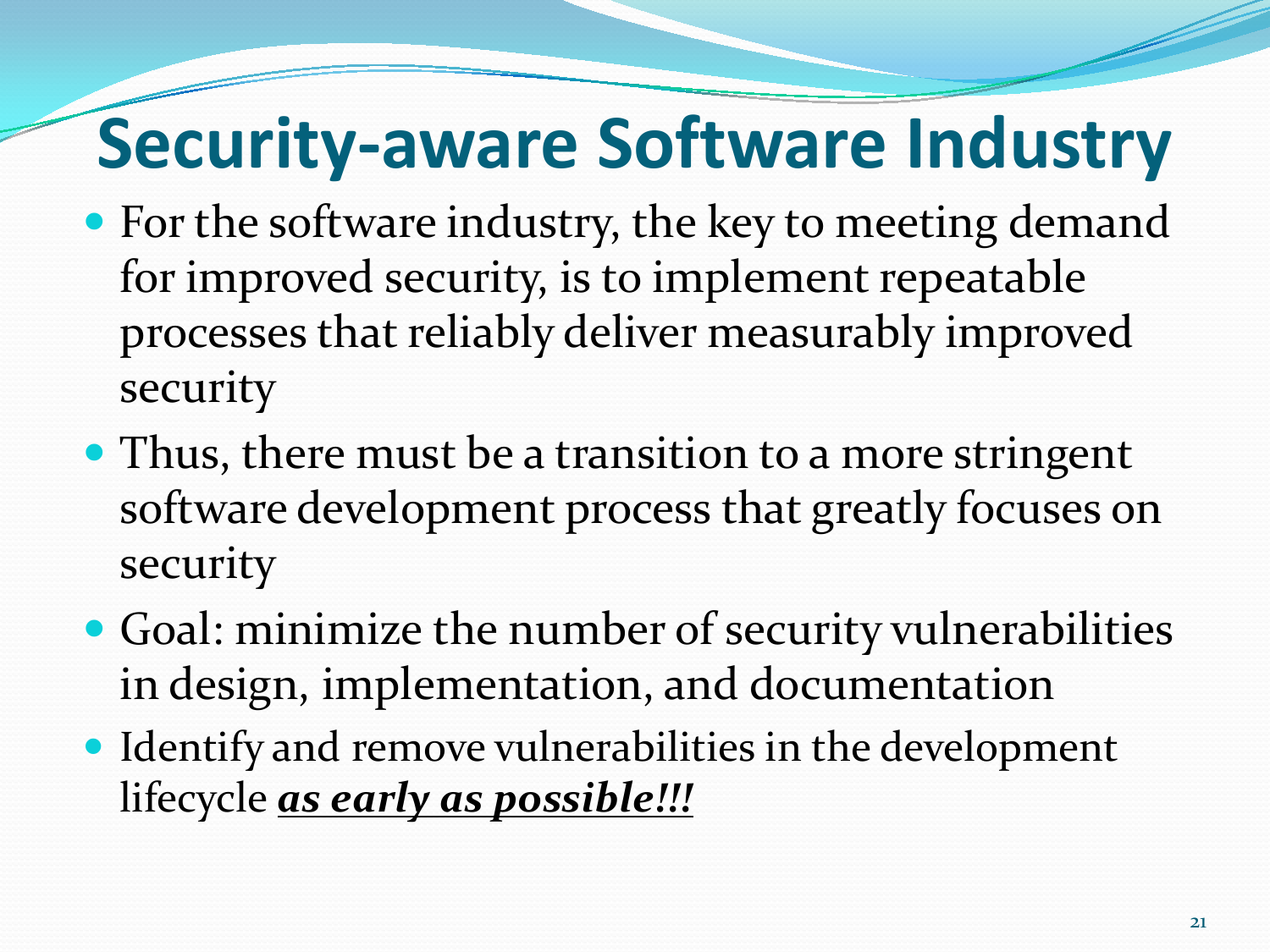#### **Secure Software Development**

Three essential components

- Repeatable process
- Engineer Education
- Metrics and Accountability
- SDL Secure Development Lifecycle
	- Used along with traditional/current software development lifecycle/techniques in order to introduce security at every stage of software development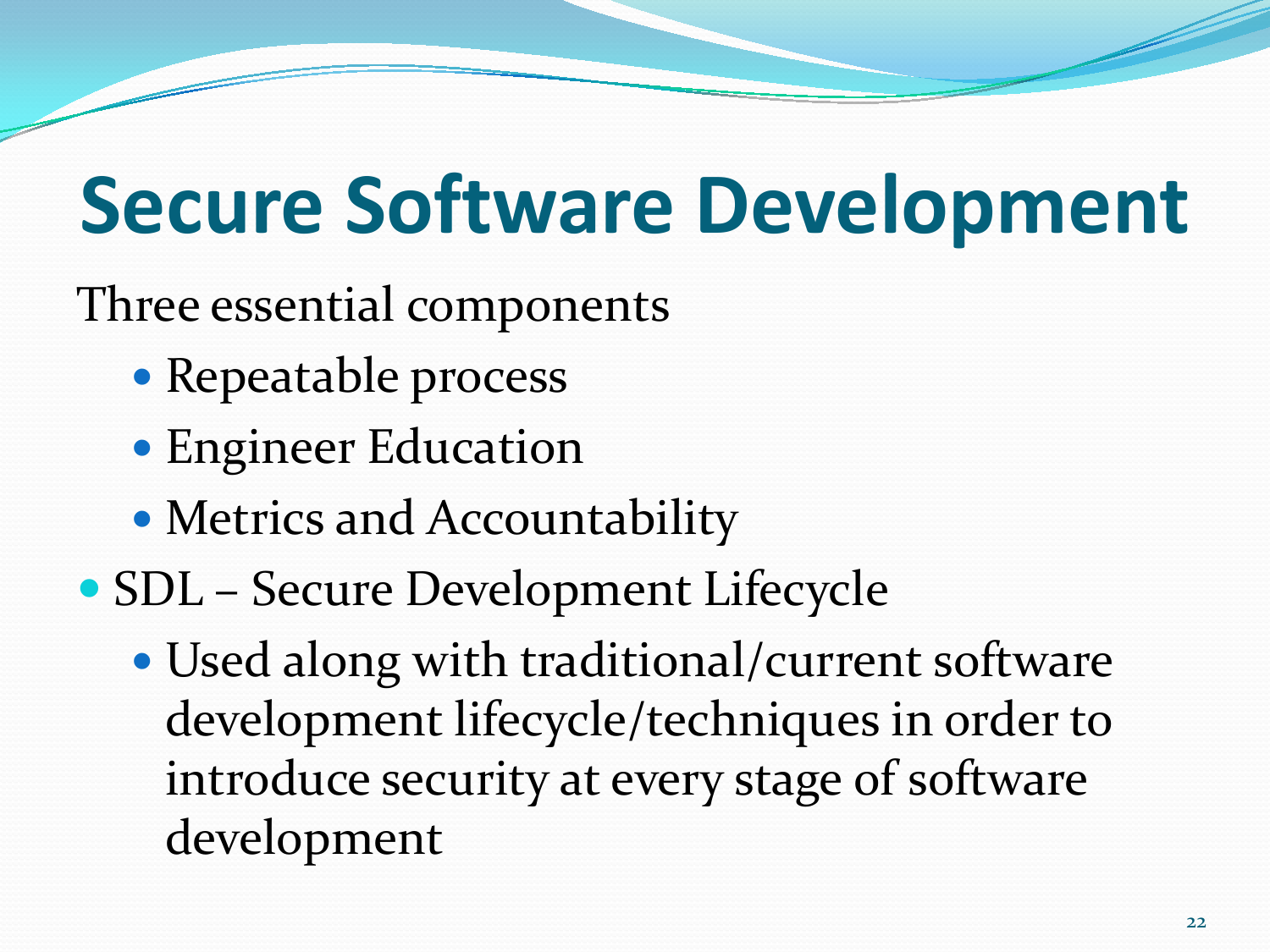#### **Secure Dev Lifecycke - PHASES**

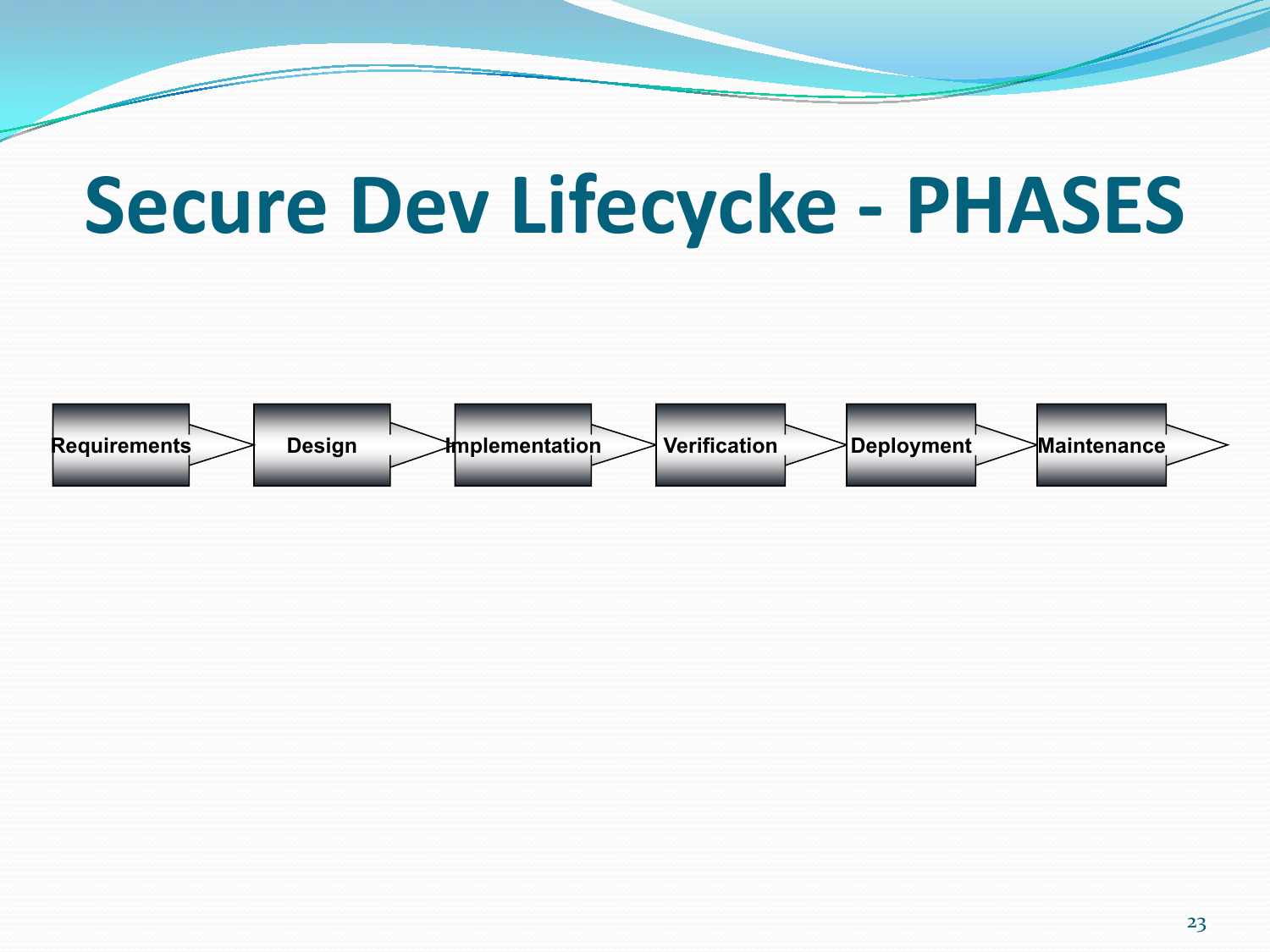### **SDL – Requirements Phase**

- Develop Security Requirements
	- Security Requirements of a system/application must be developed along with any other requirements requirements (e.g. functional, legal, user, etc)
- Risk analysis
	- Identify all the assets at risk
	- Identify all the threats
- Develop security policies
	- Used as guidelines for requirements
- Develop security metrics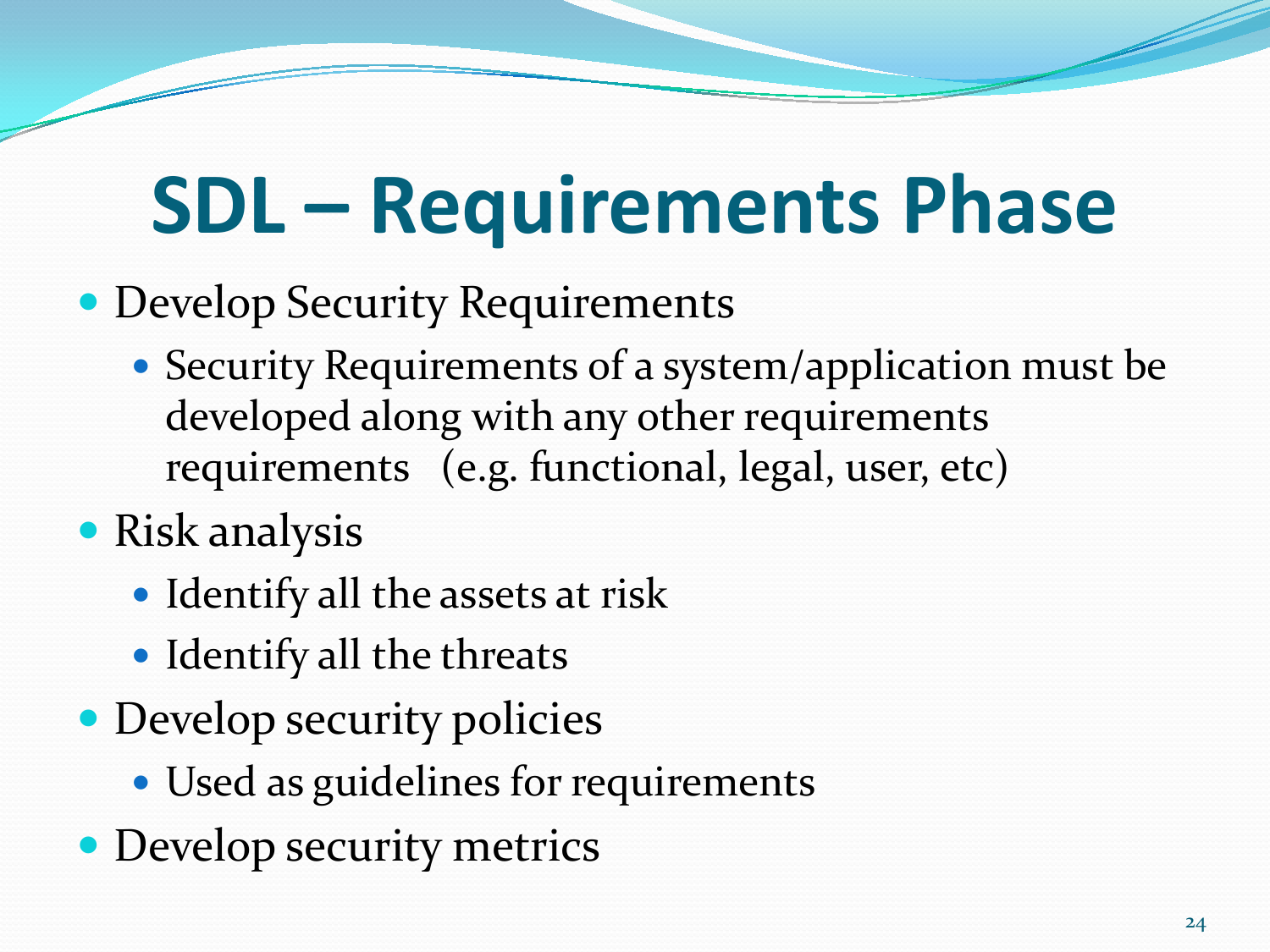### **SDL – Design Phase**

- At this stage all design decisions are made, about
	- Software Architecture
	- Software components
	- Programming languages
	- Interfaces
	- …
- Develop documentation
- Confirm that all requirements are followed and met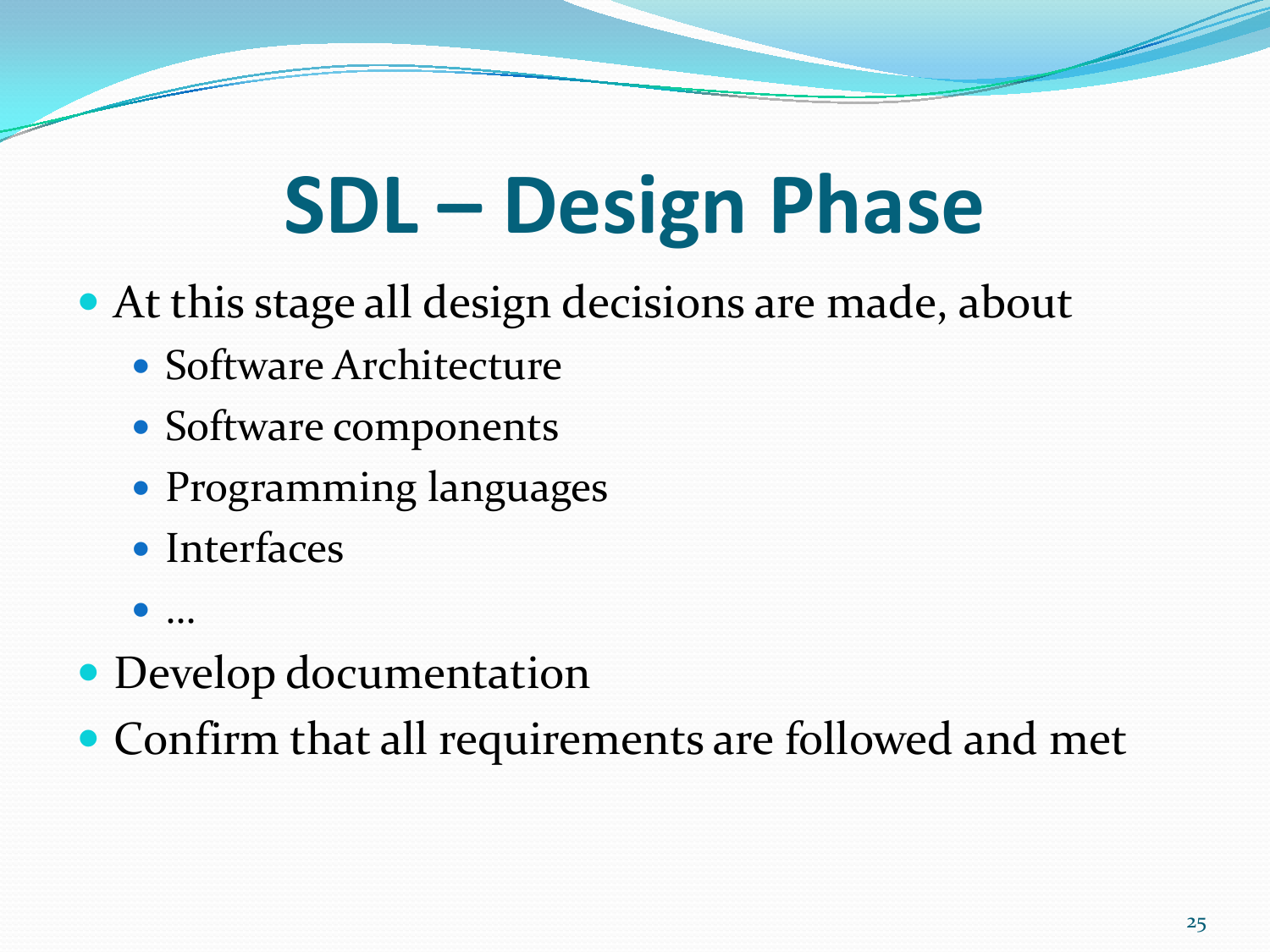### **SDL – Design Phase…**

- Treat Models
- Input Data Types
- Security Use Cases
- Security Architecture
- Defense in Layers / Separate Components / Least Privilege
- Tool
	- SecureUML Secure Unified Modeling Language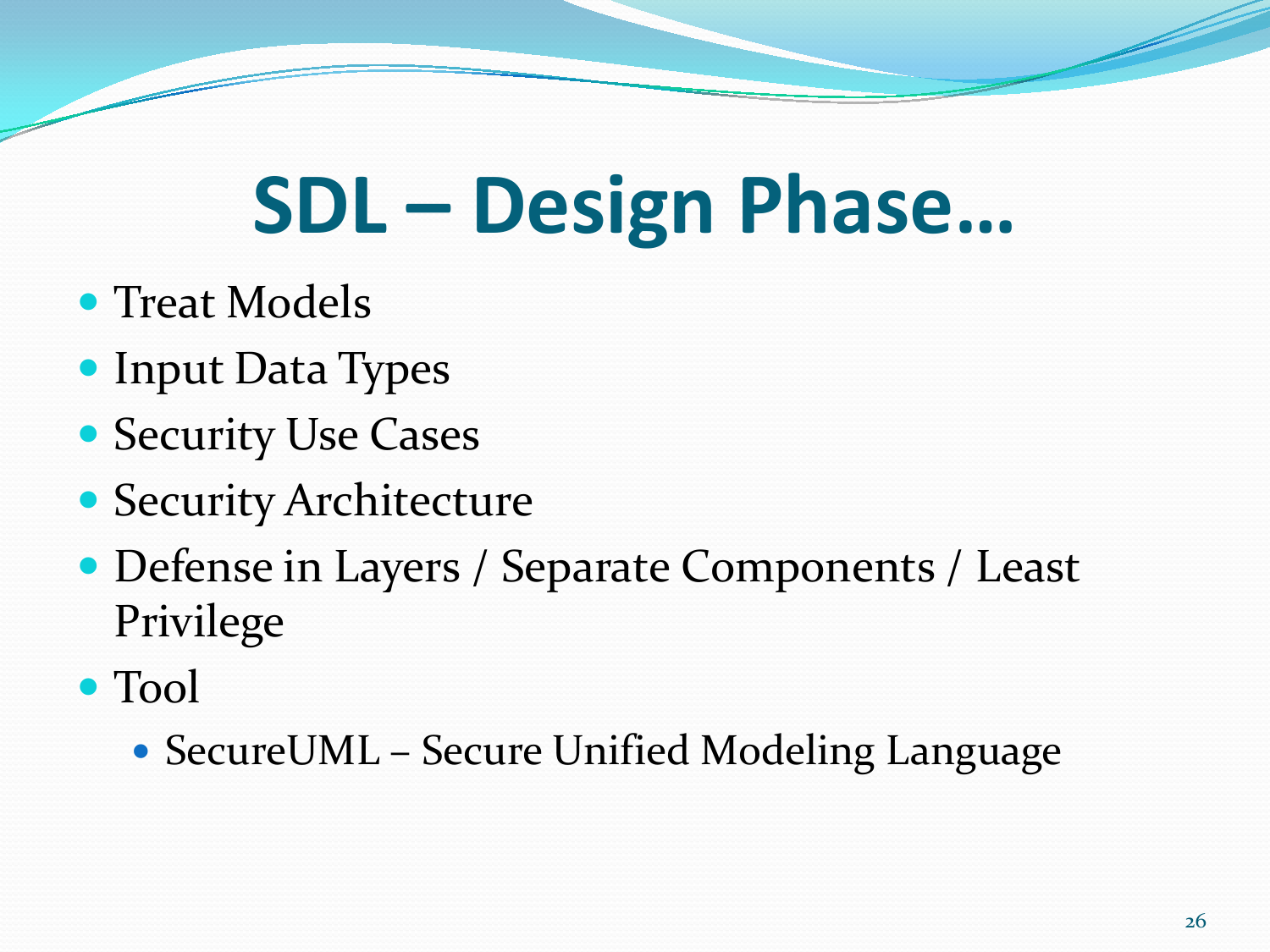## **SDL – Implementation Phase**

- This is the stage where coding is done.
- To produce secure software
	- Coding Standards
	- Centralized Security Modules
	- Secure builds and configurations
		- Known security vulnerabilities use good programming practices. Be aware of
			- Race conditions
			- Buffer overflow
			- Format string
			- Malicious logic

• Follow Design & Develop Documentation

…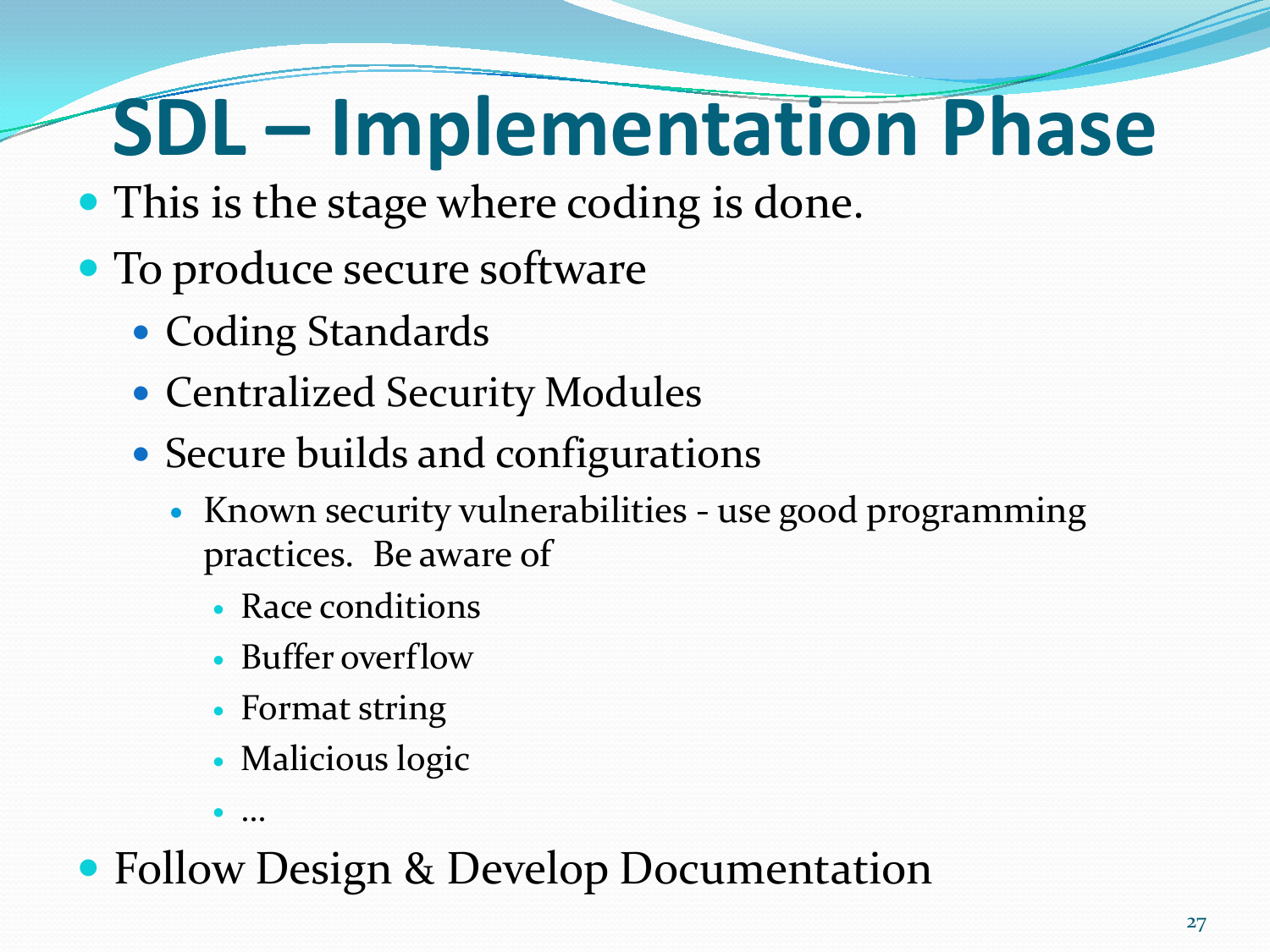### **SDL – Implementation Phase…**

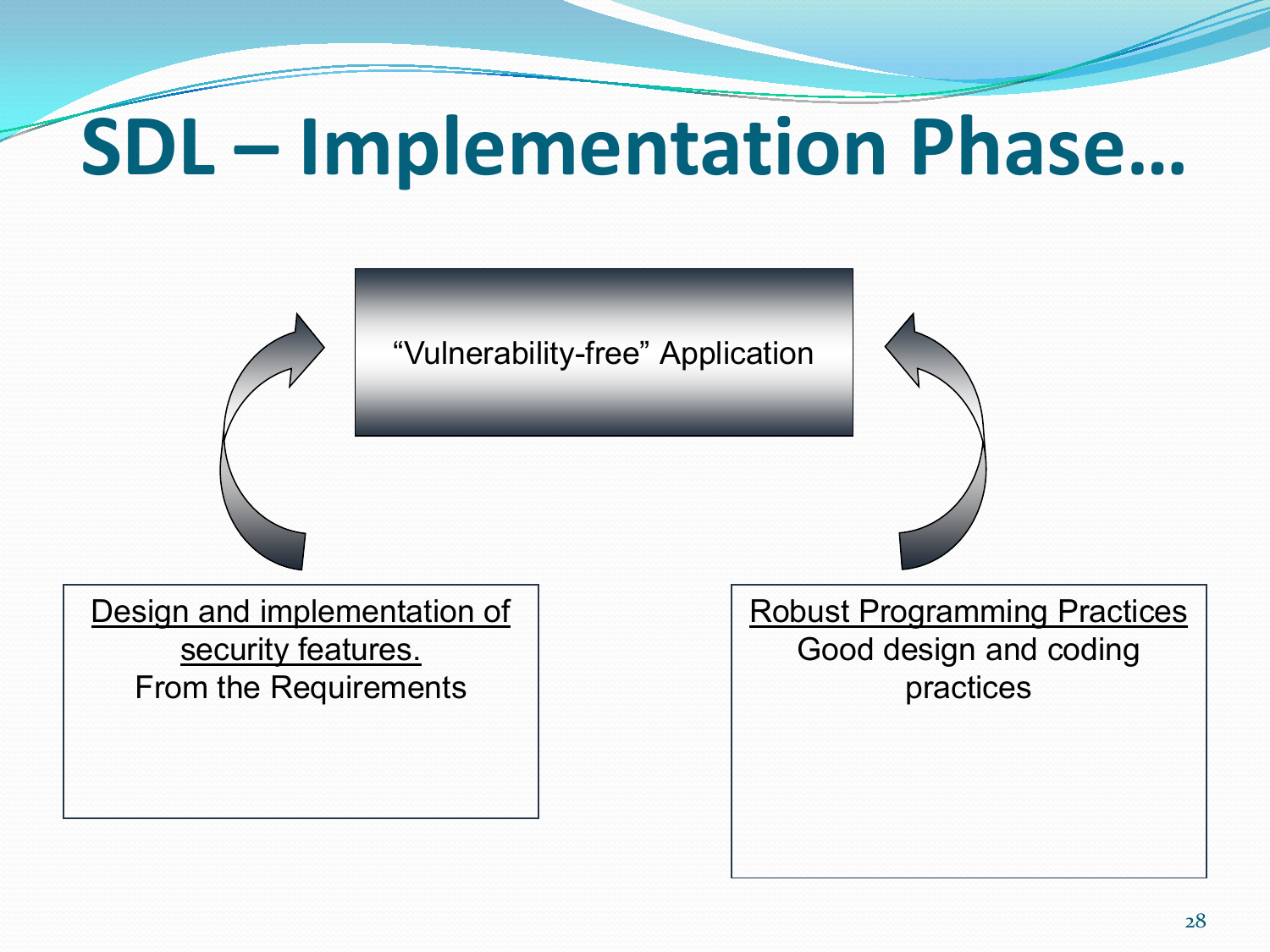#### **SDL – Verification Phase**

- Testing of the code developed in the previous stage
- Cleared security tests
- Security vulnerability tracking
- Code Reviews
- Documentation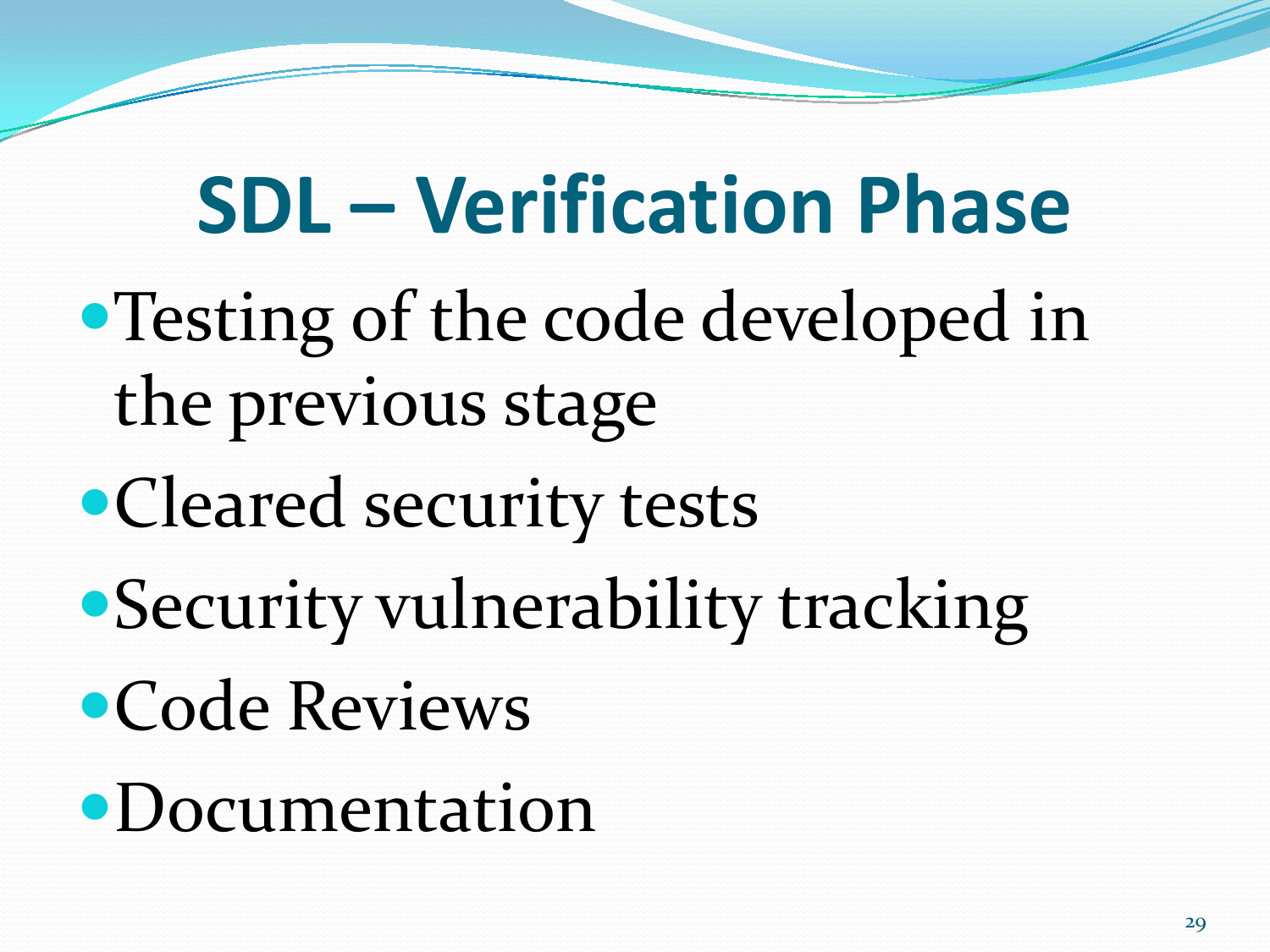#### **SDL – Release Phase**

### Secure Management Procedures

# Monitoring Requirements Security Upgrade Procedures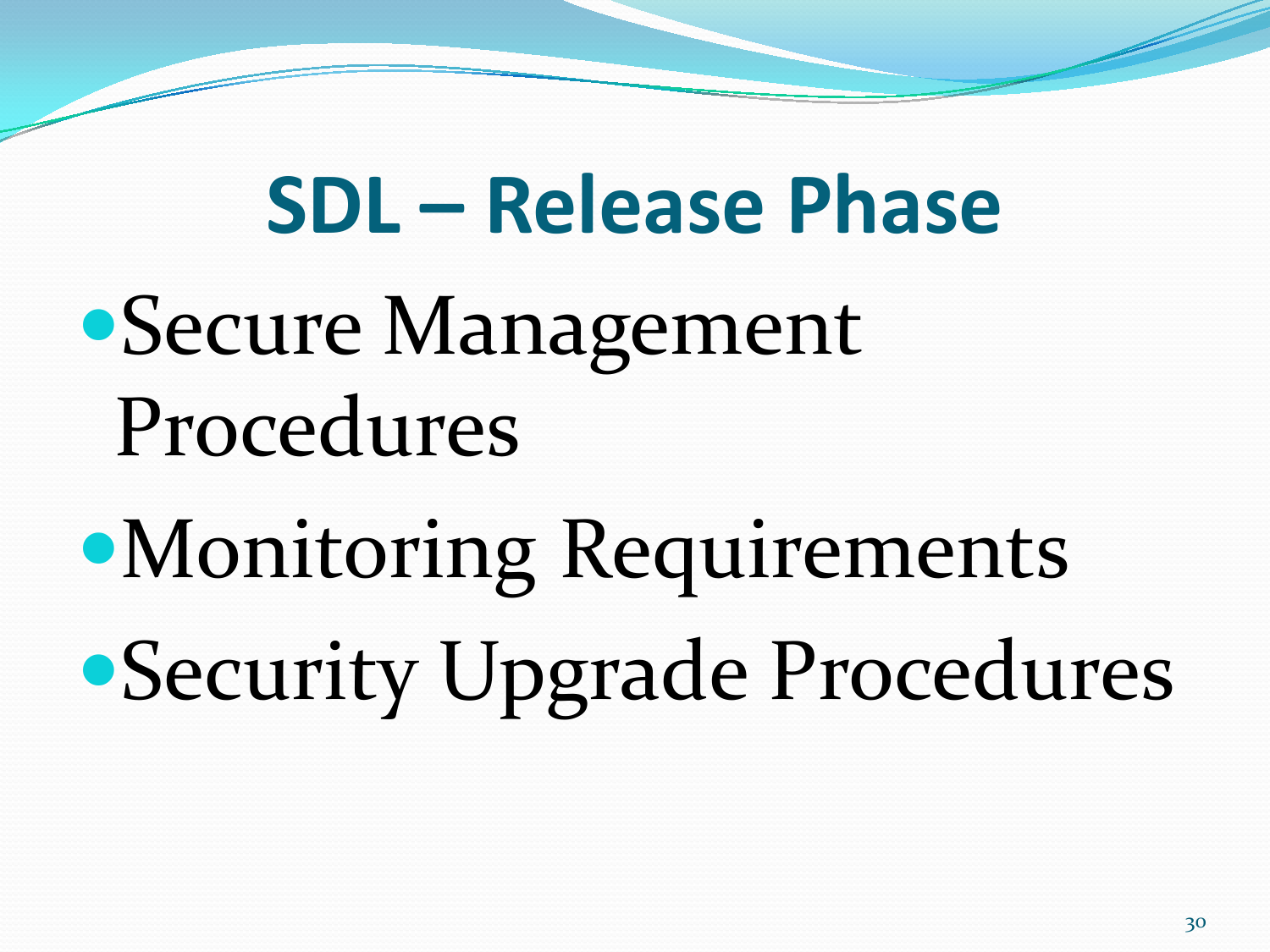#### **SDL – Response Phase**

• Causes:

…

- Costumer feedback
- Security incident details and vulnerability reports

- Types of maintenance
	- Need to introduce new functionality
	- Need to upgrade to keep up with technology
	- Discovered vulnerability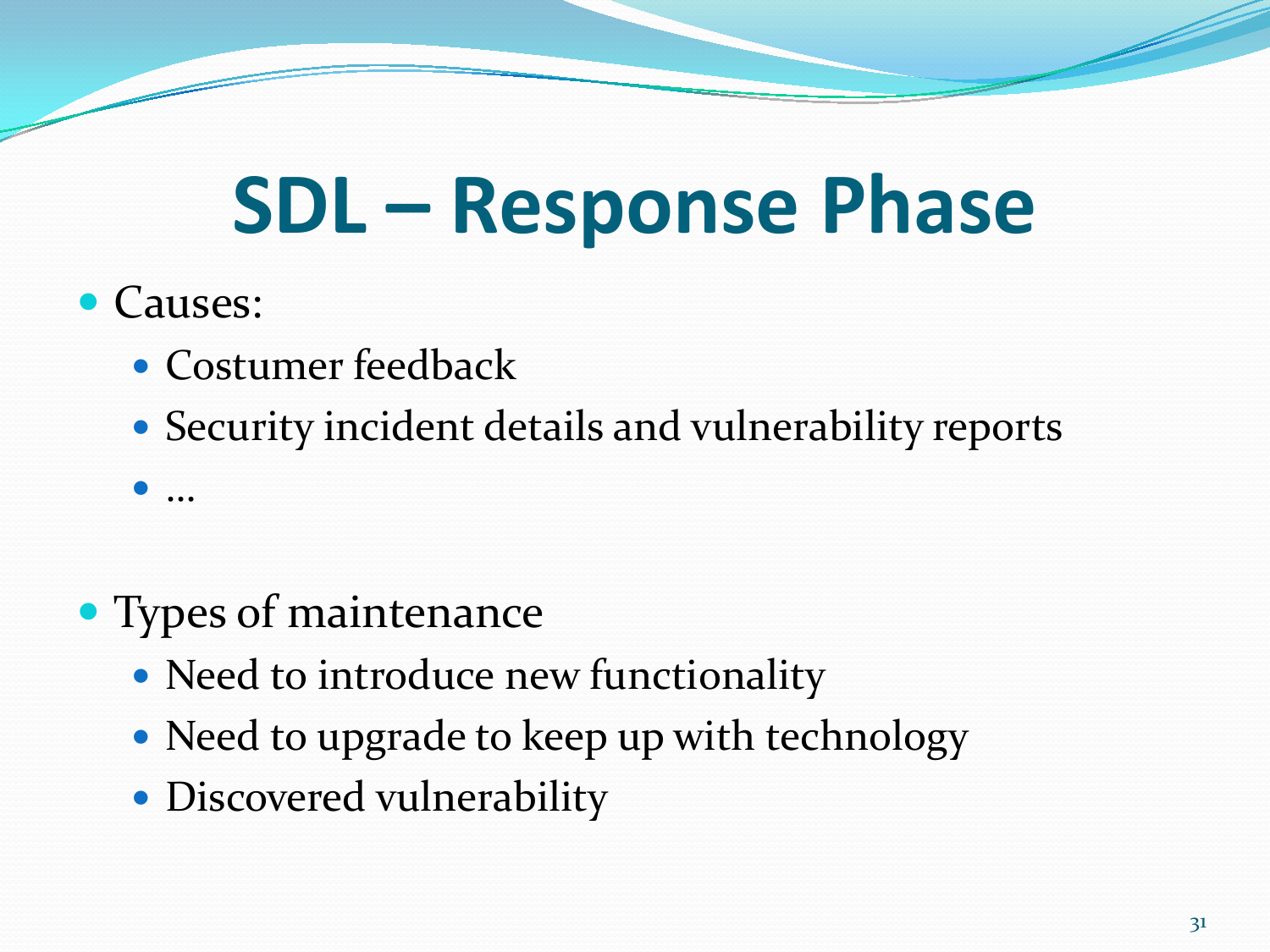### **Reality**

- Every security vulnerability / flaw overlooked in an earlier phase will end-up at later phase[s]
- Resulting into greater
	- Cost
	- Time

of the software development and/or maintenance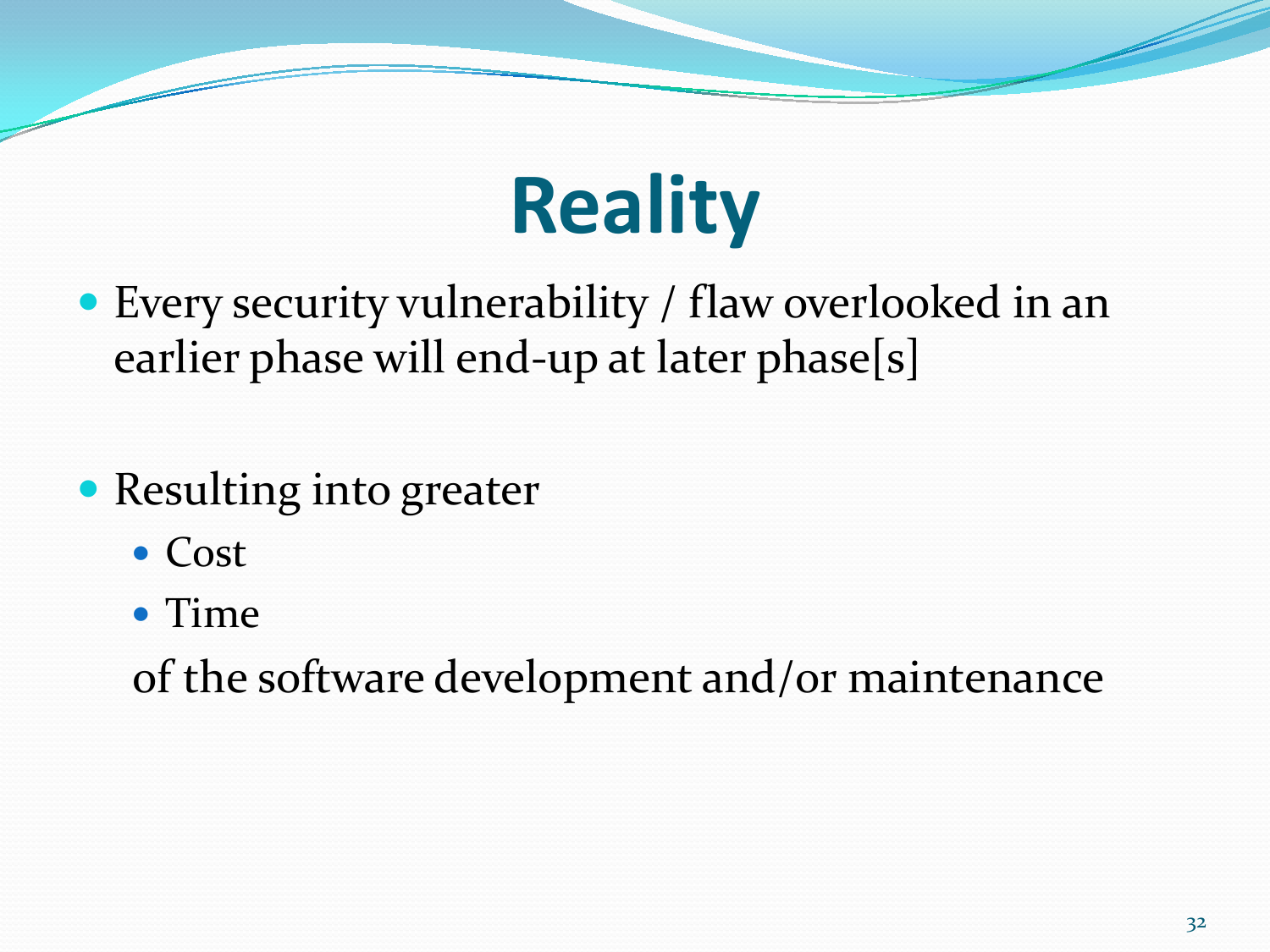### Microsoft – Case Study

#### **SD3 + C**

#### • Secure by Design

• Software designed and implemented to "protect" itself and its information

#### • Secure by Default

- Accept the fact that software will not achiever perfect security
- To minimize the harm when vulnerabilities exploited, software's default state should promote security (ex. least necessary privileges)
- Secure in Deployment
	- Software accompanied by tools and guidance to assist secure use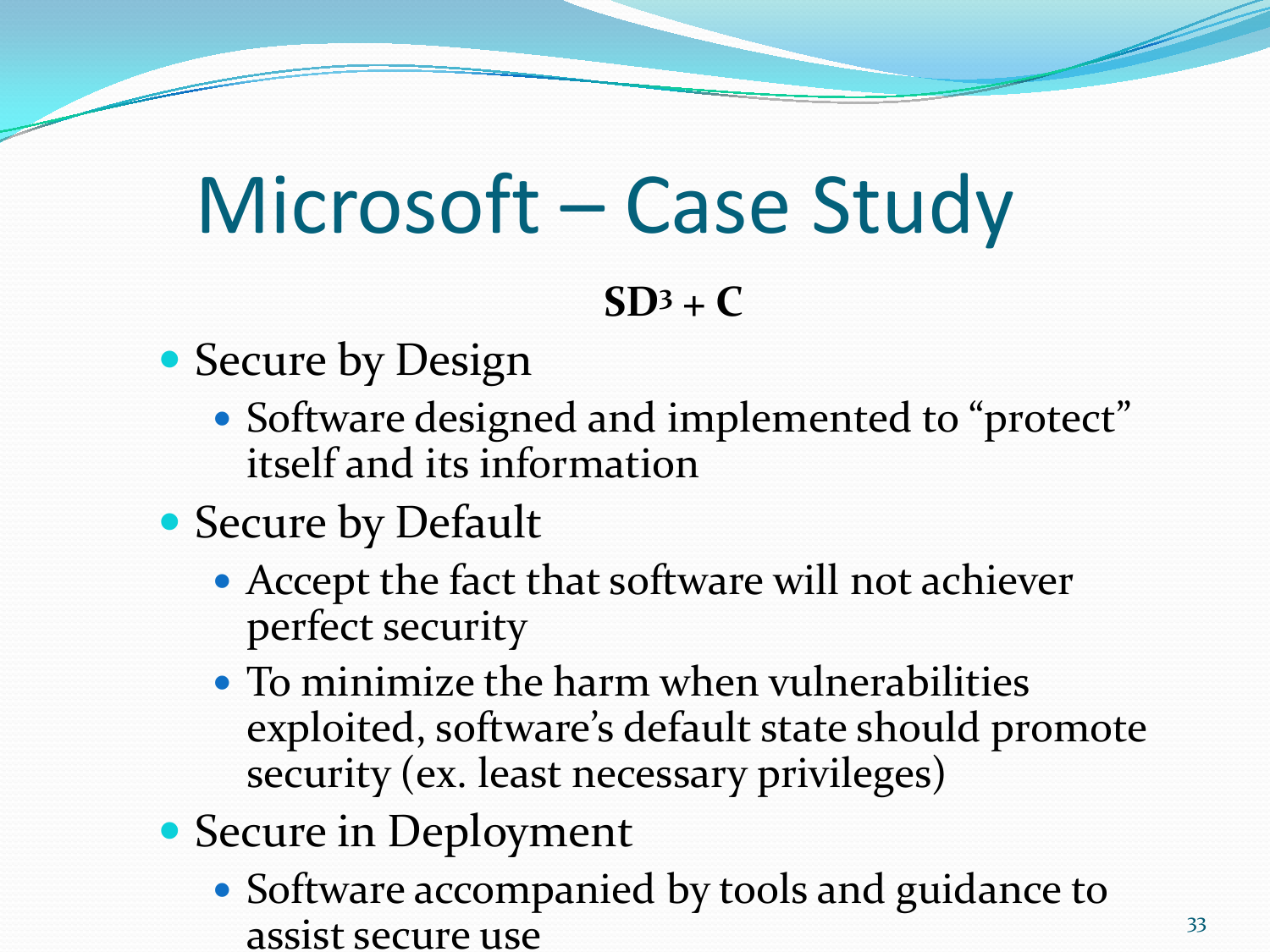#### SDL @ Microsoft

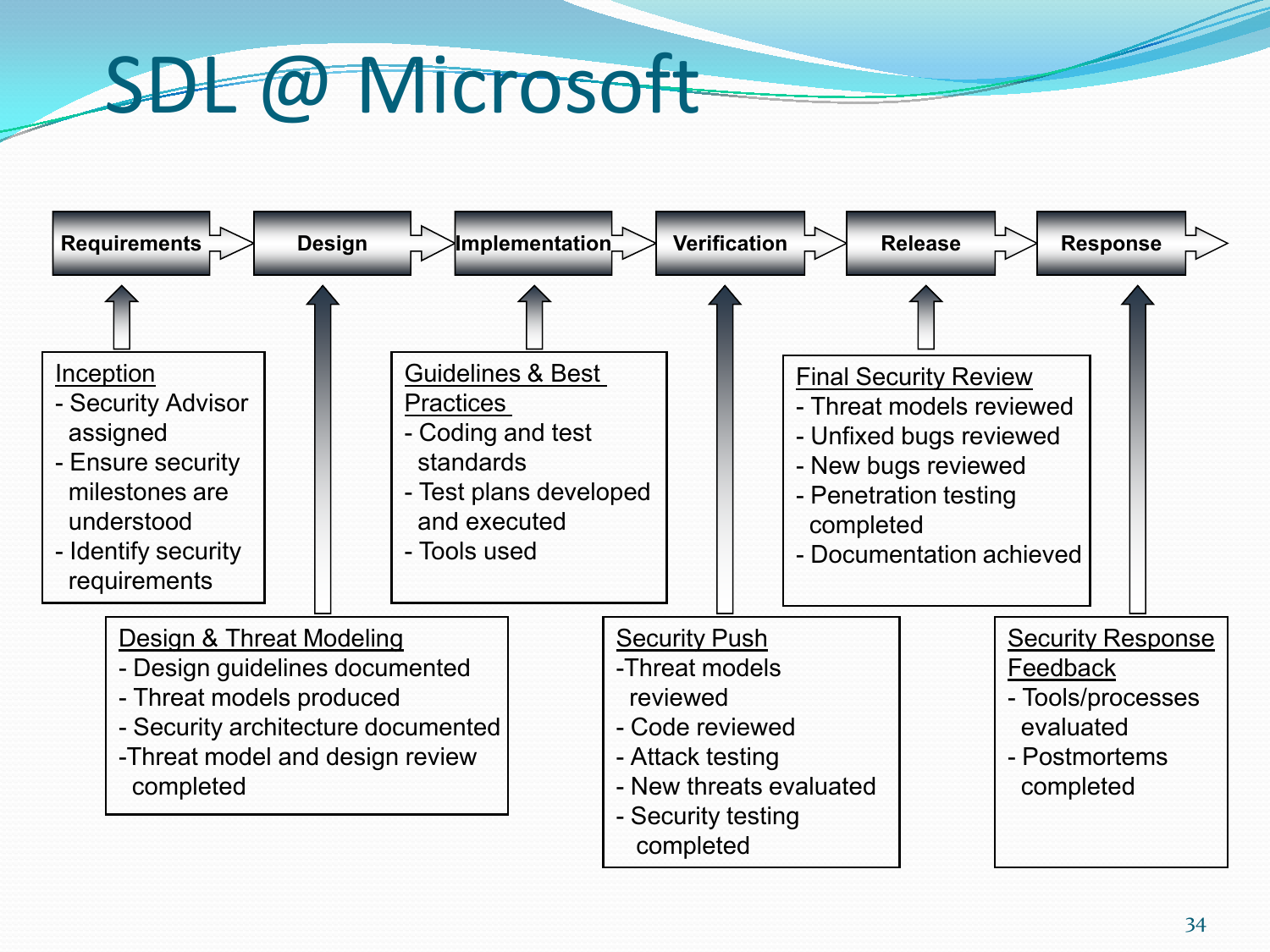#### Opportunities for Metrics - Secure Development Life Cycle (SDL)

Were software assurance activities conducted at each lifecycle phase?



Source: Microsoft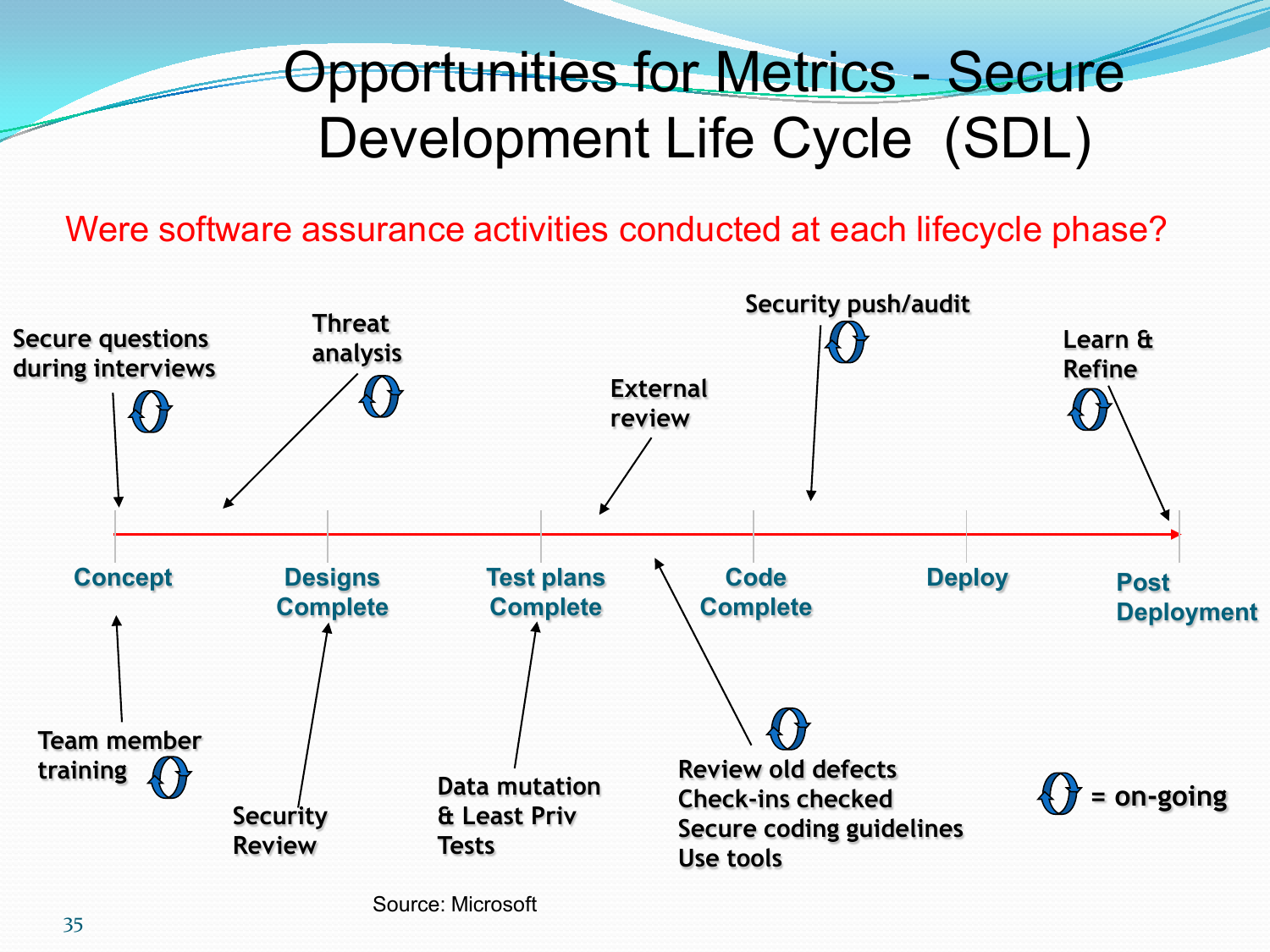### SDL – Requirements Phase @ Microsoft **Requirements Design Implementation Verification Release Response**

- Product and central security teams assign "security buddy" – security advisor
	- Point of contact / resources / guide
	- Review plans / recommendations / resources
- Product team considers
	- How security will be integrated into the development process
	- Key security objectives
- Documentation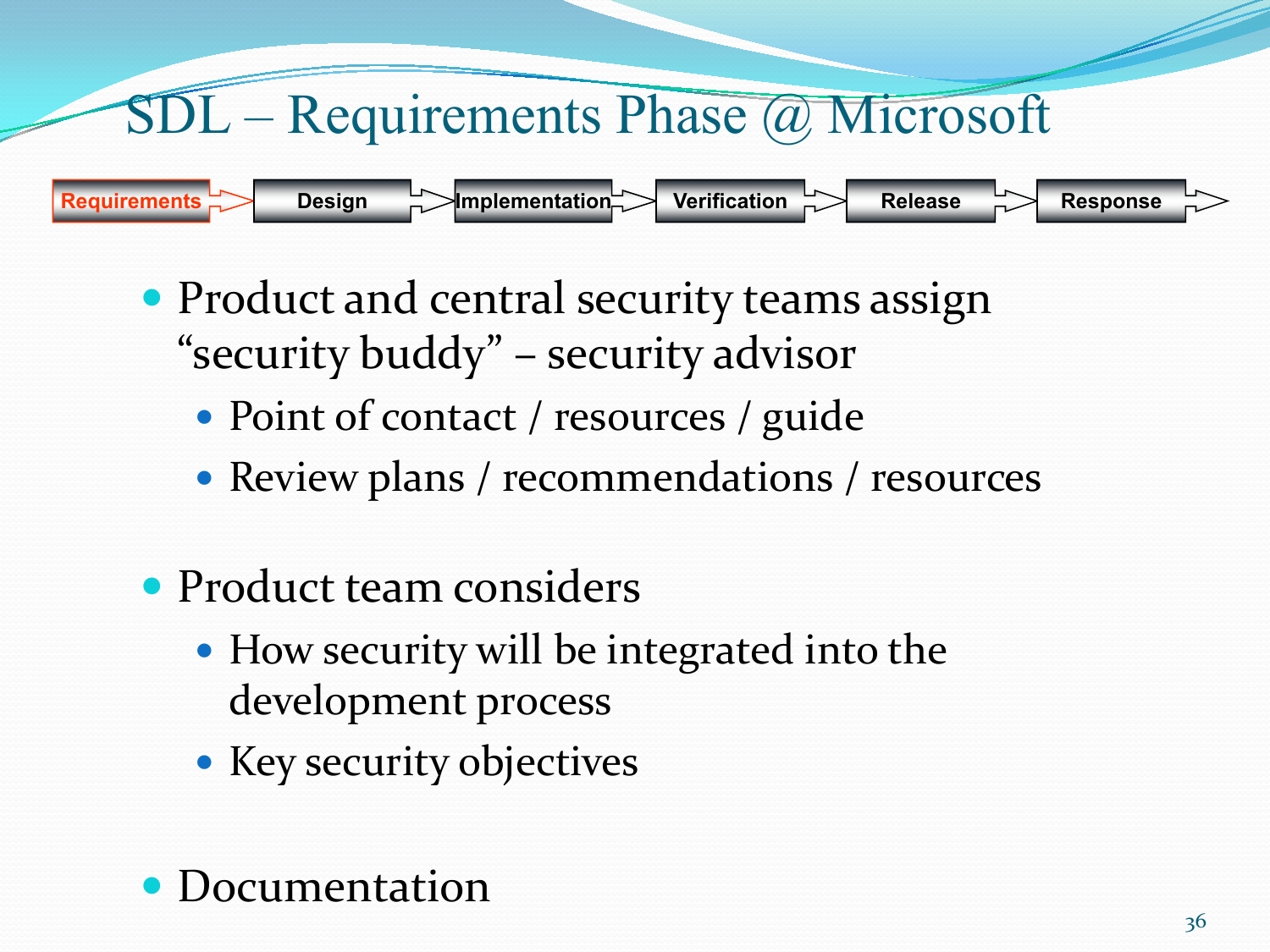

- Define security architecture and design guidelines
- Document the elements of the software attack surface
- Conduct threat modeling
- Define supplemental ship criteria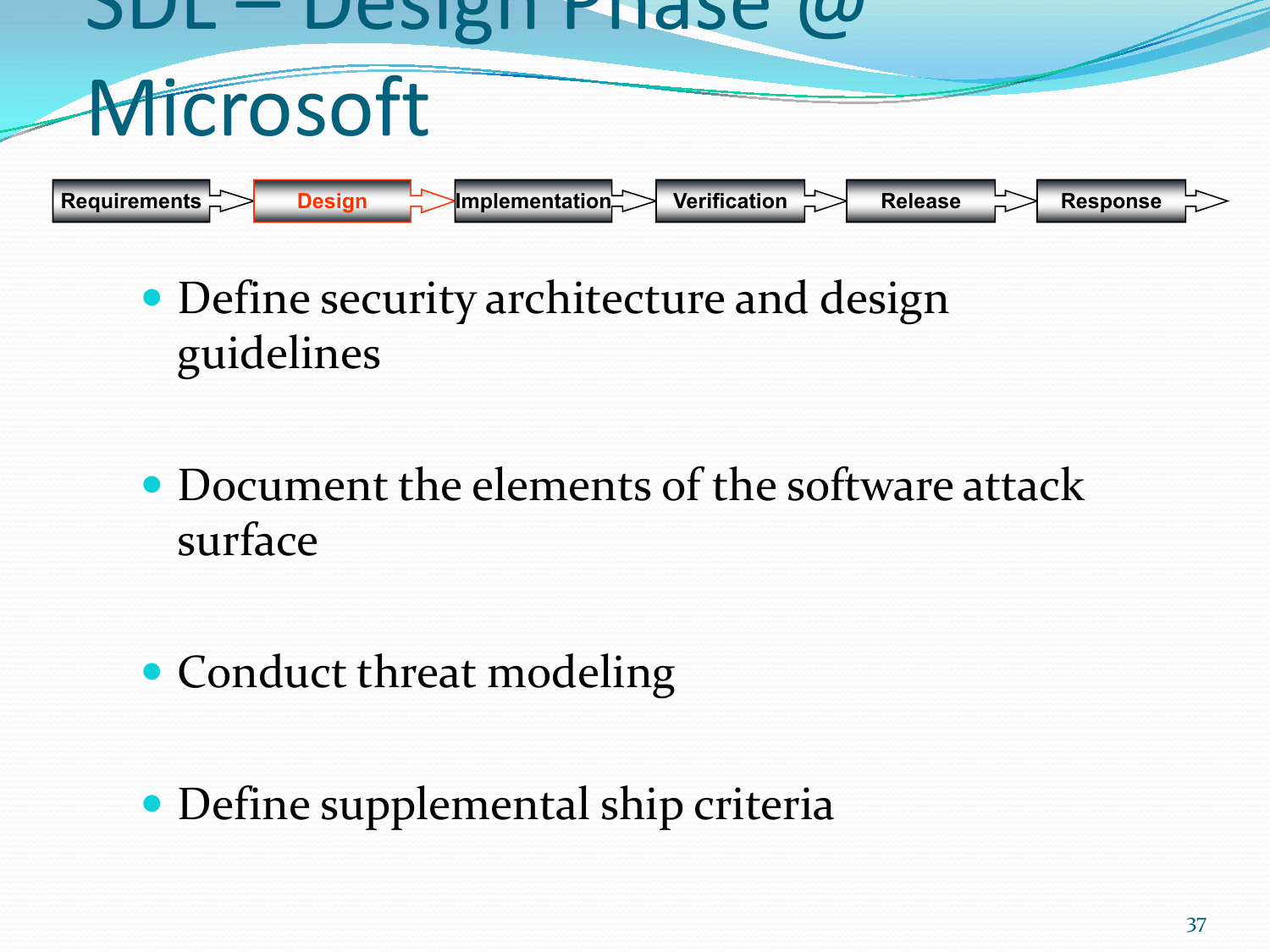

- Apply coding and testing standards
- Apply fuzzing tools
	- Supplies structured but invalid inputs
- Apply static-analysis code scanning tools
- Conduct code reviews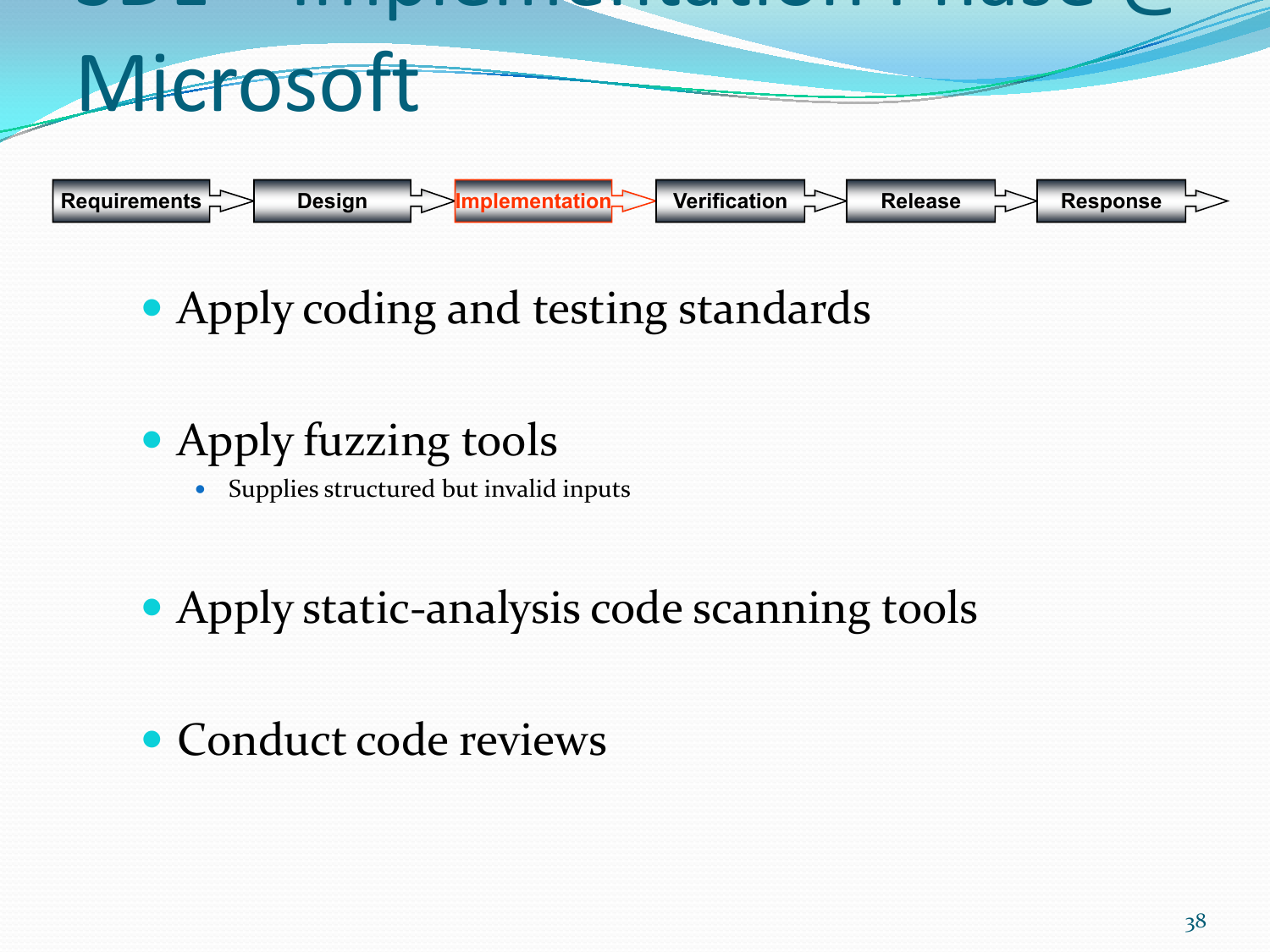#### SDL – Verification Phase @ **Microsoft Requirements Design Implementation**<br> **Verification**

- "Beta" testing stage
- "Security push"
	- security code reviews beyond ones completed in implementation phase
	- Testing of high priority code
	- Trying to "break" the code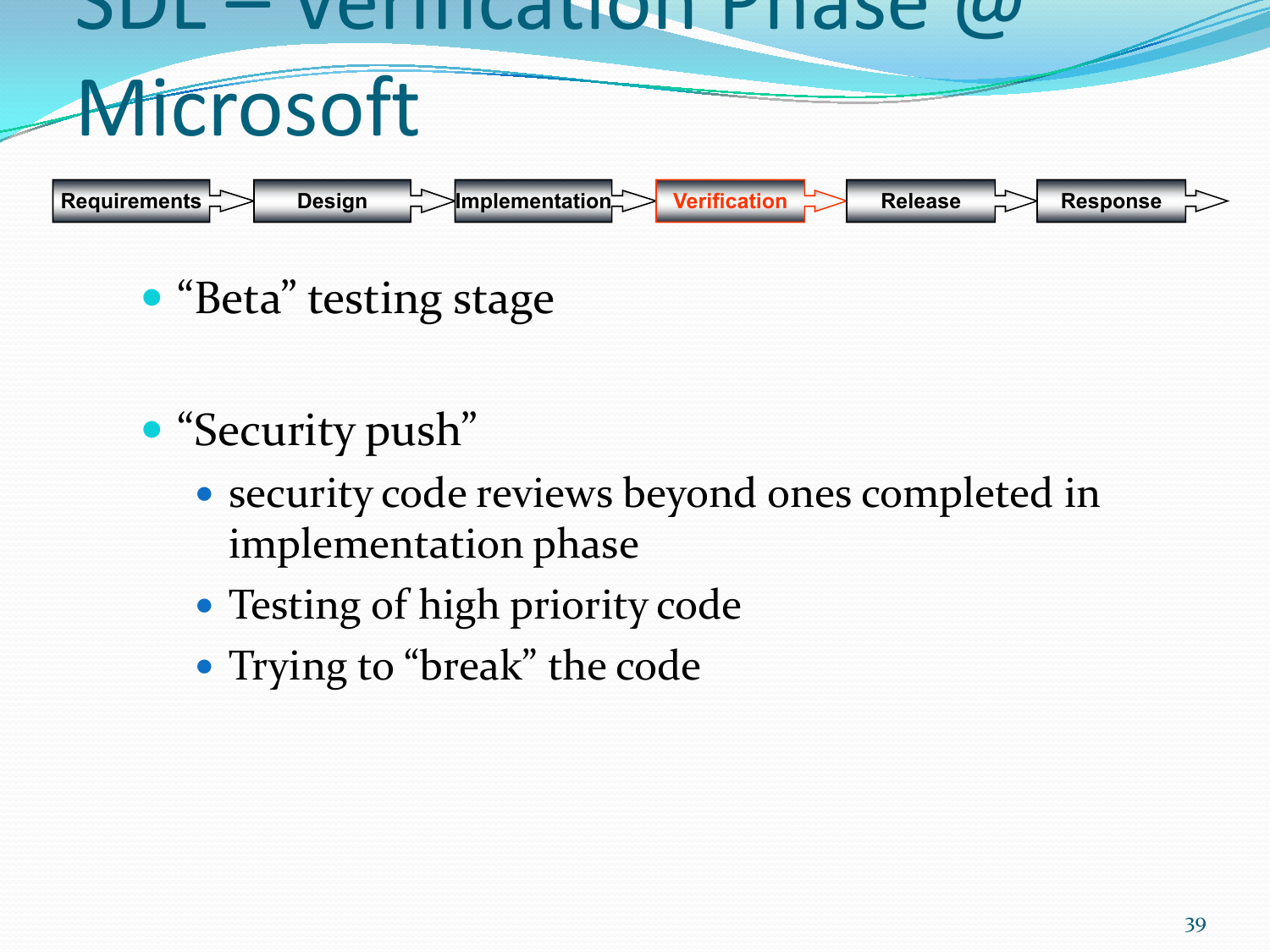#### SDL – Release Phase @ **Microsoft Requirements Design Implementation Verification Release Response**

- During the release, software is subject to Final Security Review [FSR]
- The goal of FSR is to determine whether, from security viewpoint, the software is ready to be delivered to costumers
- Not pass / fail
- Goal is to find every remaining security vulnerability in software
	- If found, revisit all the preceding phases and fix the root problem
- Conducted by central security team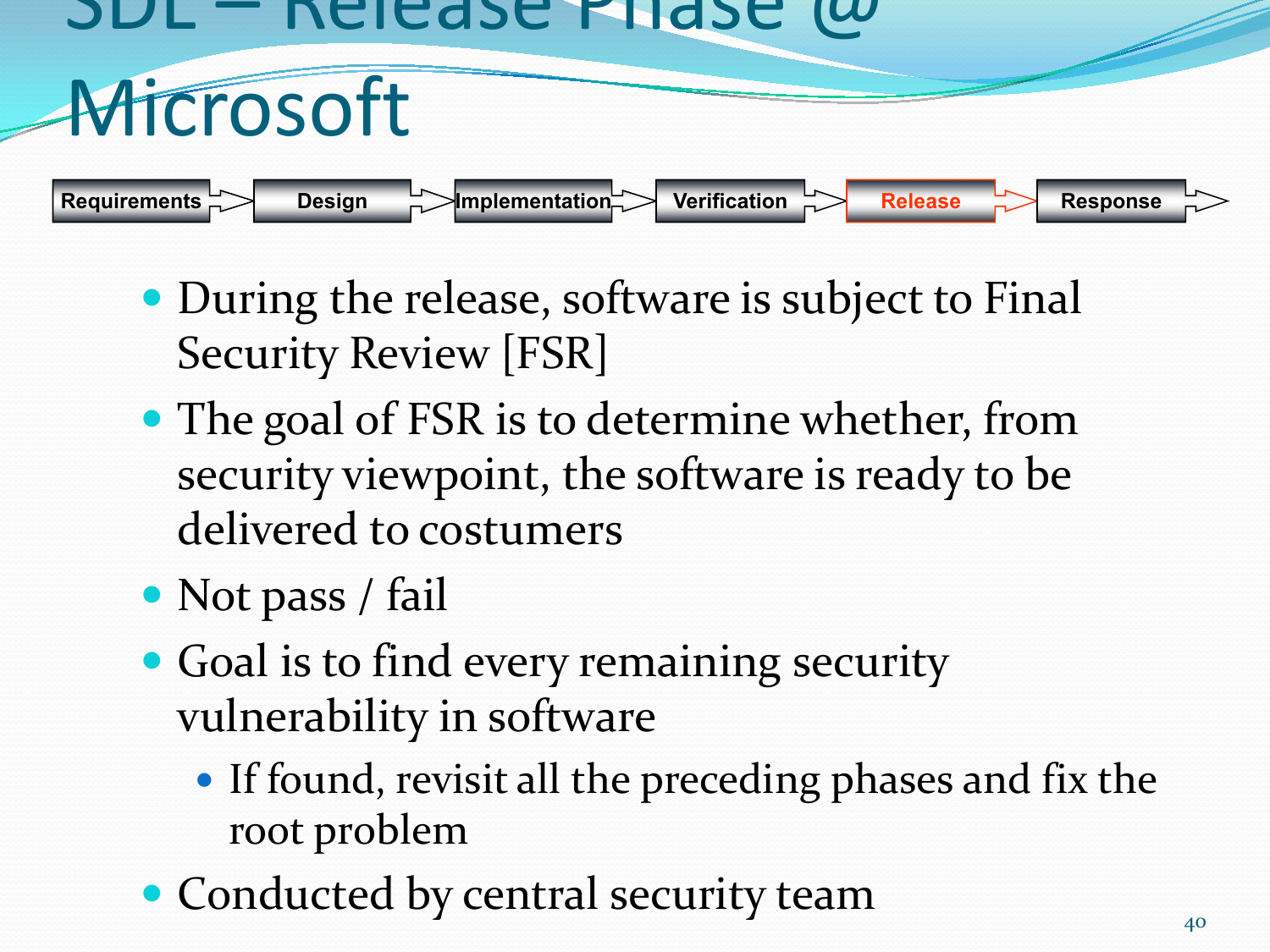

- Despite use of SDL, resulting software is not vulnerability free; and even if it could be so, new attacks would be possible
- Evaluation of reports
- Development of patches and security updates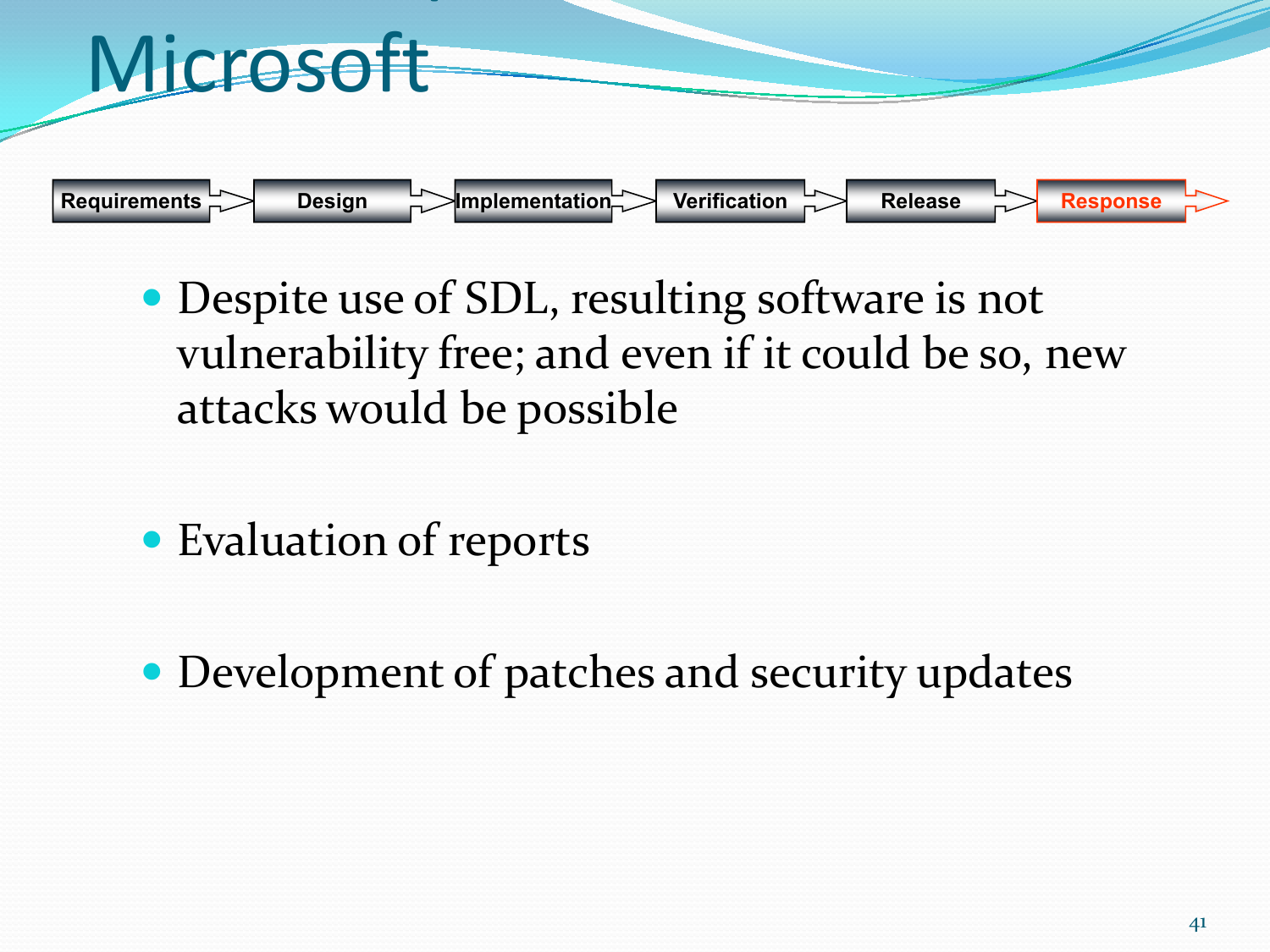#### SDL @ Microsoft

Mandatory Application of the SDL

- Mandatory Education
- Metrics for Product Teams
- The Central Security Team